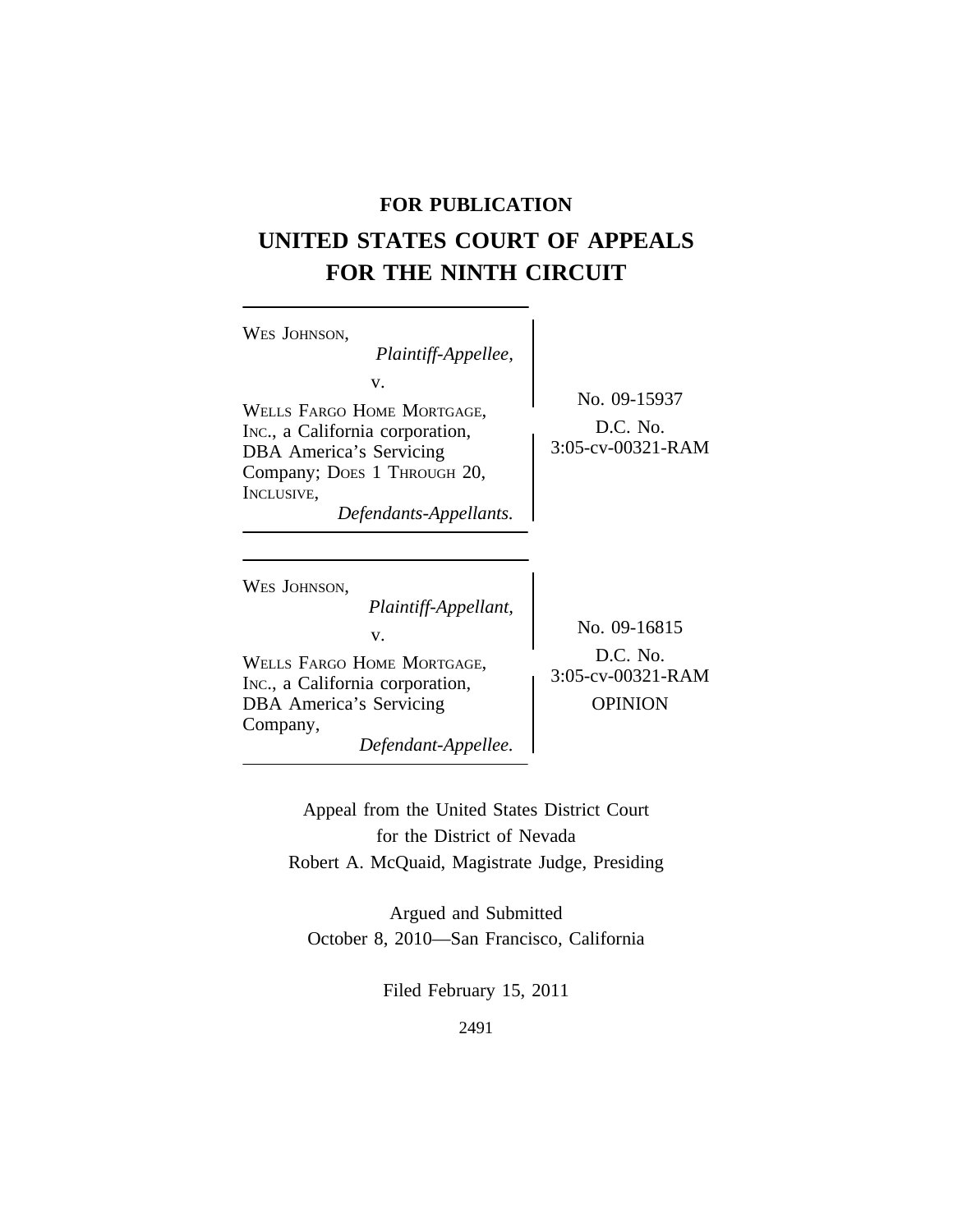Before: Stephen Reinhardt and Marsha S. Berzon, Circuit Judges, and Louis H. Pollak, Senior District Judge.\*

Opinion by Judge Berzon

<sup>\*</sup>The Honorable Louis H. Pollak, Senior United States District Judge for the Eastern District of Pennsylvania, sitting by designation.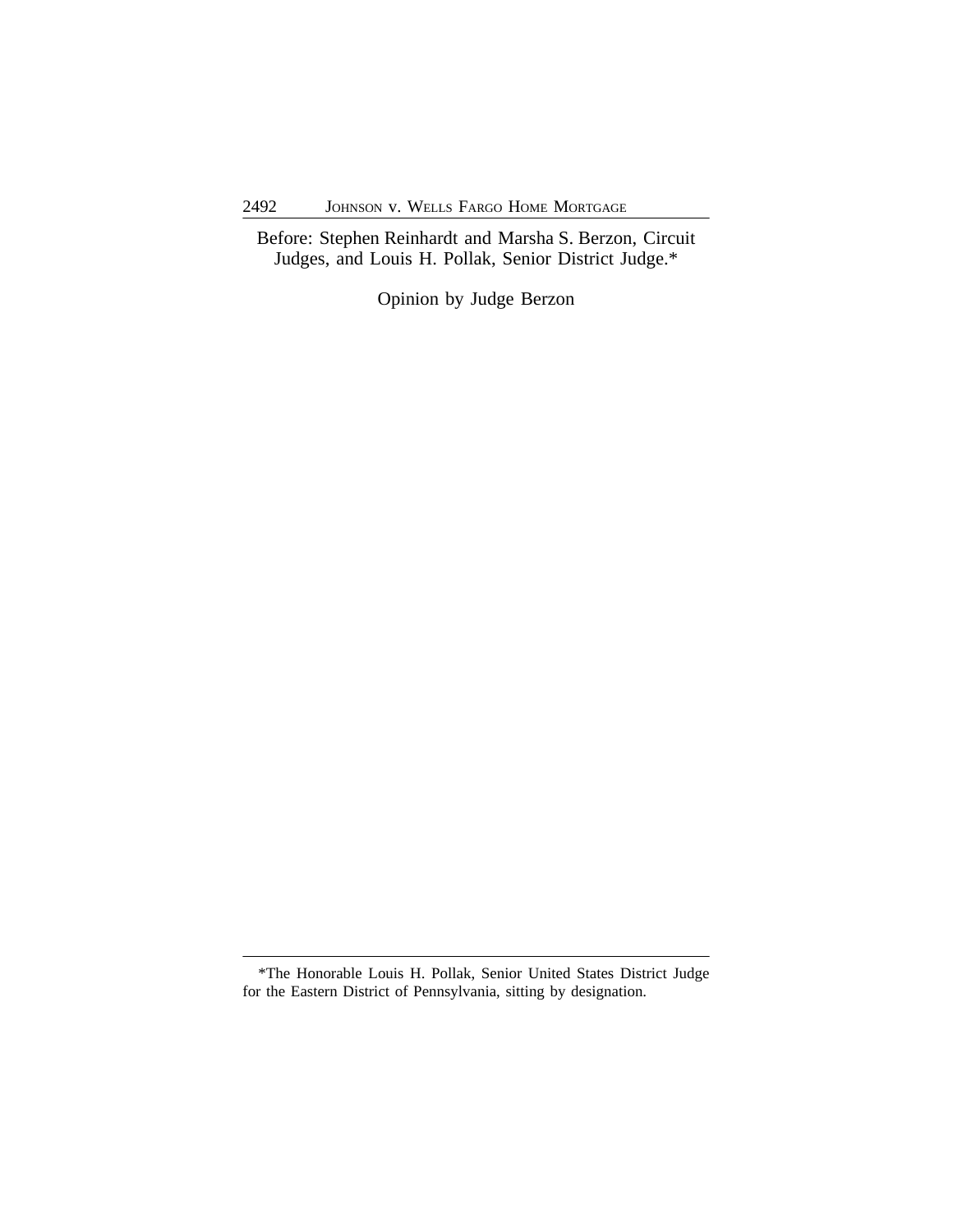# **COUNSEL**

For Wells Fargo Home Mortgage, Inc.: Daniel F. Polsenberg (argued) and Jennifer B. Anderson, Lewis and Roca LLP, Las Vegas, Nevada.

For Wes Johnson: Tory M. Pankopf (argued), Law Offices of Tory M. Pankopf, Reno, Nevada.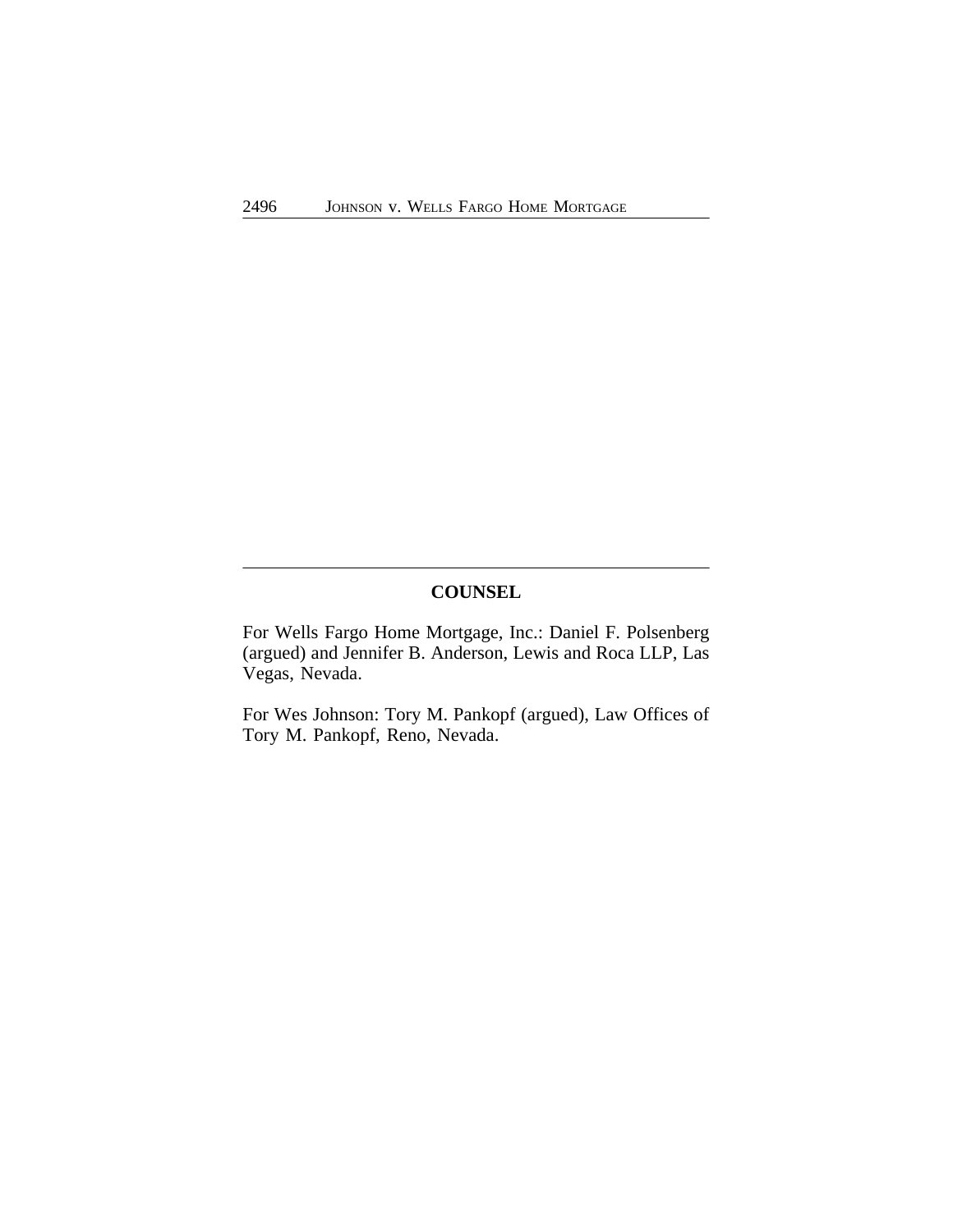#### **OPINION**

#### BERZON, Circuit Judge:

The District Court, believing it was implementing an agreement between the parties, did not review an arbitrator's award when presented with motions to confirm and to vacate the award under the Federal Arbitration Act, 9 U.S.C. §§ 1 *et seq.* It instead passed initial review of the award onto this appellate court. We should not, and will not, permit the Congressionally-established structure of the federal courts to be so circumvented. We therefore reverse and remand to allow the lower court to review the arbitrator's award before we do so ourselves. We also address on the merits issues pertaining to Wes Johnson's claims under the Real Estate Settlement Procedures Act, 12 U.S.C. §§ 2601 *et seq.*, and the common law of negligence*.*

#### **I. THE FACTS AND PROCEDURAL HISTORY**

Plaintiff Wes Johnson is a real estate professional who, beginning in the mid-1970's, purchased 200 to 300 properties across the country. Johnson's strategy consisted of purchasing undervalued properties and then refurbishing, renting, and selling them. He financed his ventures by taking out subprime, adjustable-rate mortgages. Johnson's business model was risky, among other reasons because it was highly dependent on his ability to obtain credit. Nonetheless, Johnson avers, he "was going along fine, until my legs were cut out from underneath me, and that was done by Wells Fargo."

In July 2004, Wells Fargo Home Mortgage, Inc. ("Wells Fargo"), doing business as America's Servicing Company, began servicing Johnson's mortgages on two properties, located on Adriatic Avenue and on Fessenden Street, in Portland, Oregon. The parties refer to those loans as loans 55 and 56 respectively, a synecdoche derived from the last two digits of Wells Fargo's account numbers for the loans. In September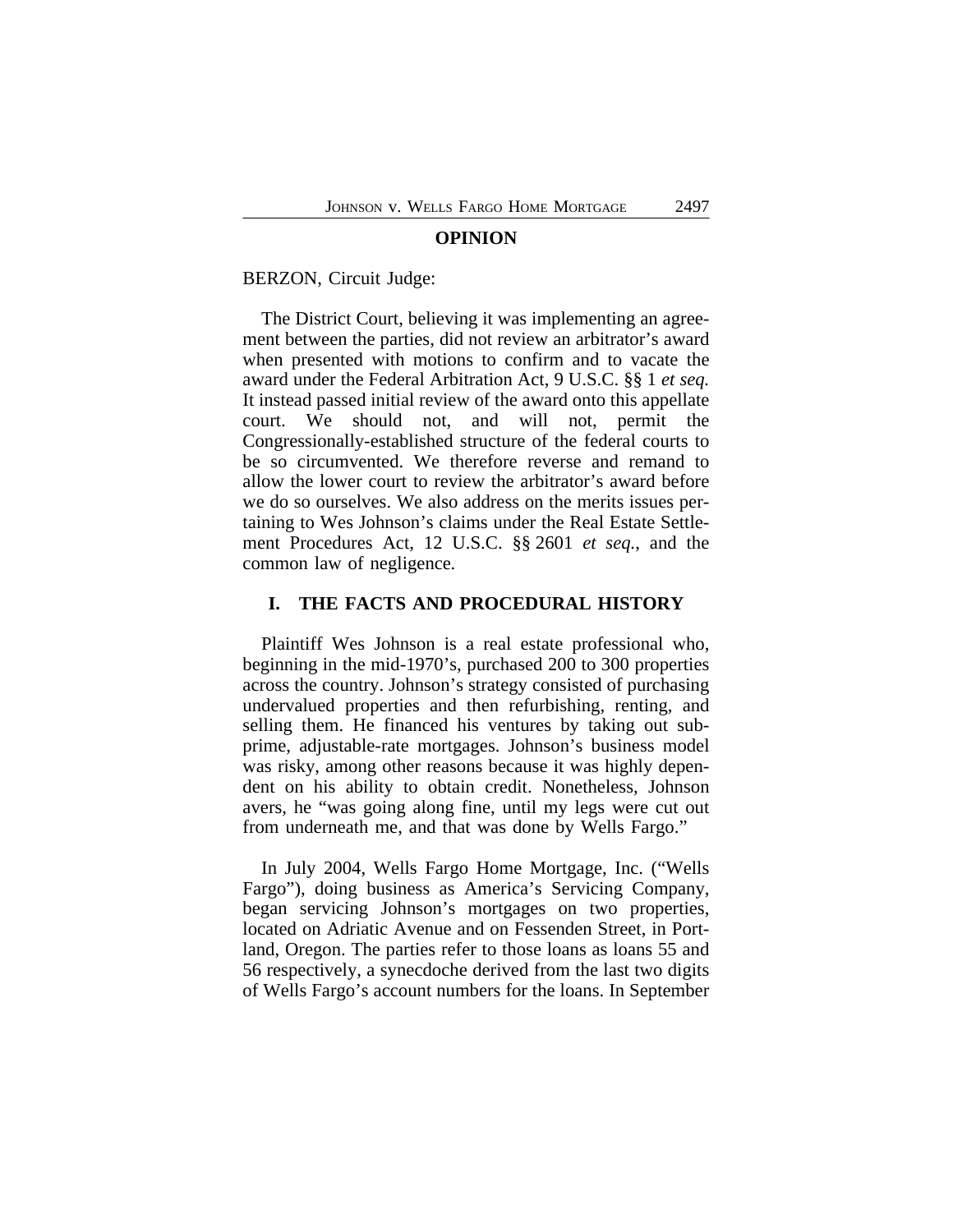2004, Johnson's wife sent in two payments on loan 56 but inadvertently noted on the checks that they were intended to pay off loan 55. Wells Fargo, accordingly, applied the checks to loan 55, which it mistakenly believed was in arrears. As a result of the misapplied payment, loan 56 became delinquent. The arbitrator in this case described the ensuing chain of events as follows:

[Wells Fargo] contacted Mr. Johnson about the problem, and he assured [Wells Fargo] that both the 55 and 56 loans were current. While he was working with one customer service section of [Wells Fargo], his attempts to juggle financing for his business and personal projects led him to apply for new loans. However, when the prospective lenders ran credit checks, they found that [Wells Fargo] had reported a late payment on the 56 loan.

Thus began a series of telephone calls and letters by Mr. Johnson to try and get matters straightened out. Part of the problem seems to be the fact that there are multiple sections of staff that deal in customer service for these types of issues, and where a complainant is relegated depends on whether he or she has complained over the telephone (one personnel section), or by letter (another section), or [made] a complaint through a [credit reporting agency] (still another section). Additionally, there are personnel who act as sort of an appellate court, and a foreclosure department that apparently functions in a totally independent fashion. The arbitrator finds that Mr. Johnson had to deal with the "Missing Payment Team," "Customer Relations," "Mortgage Services," and the "Executive Communications Department."

Eventually, the arbitrator found, two Wells Fargo employees "arriv[ed] at the truth" and "admit[ted] [Wells Fargo] had been wrong all along."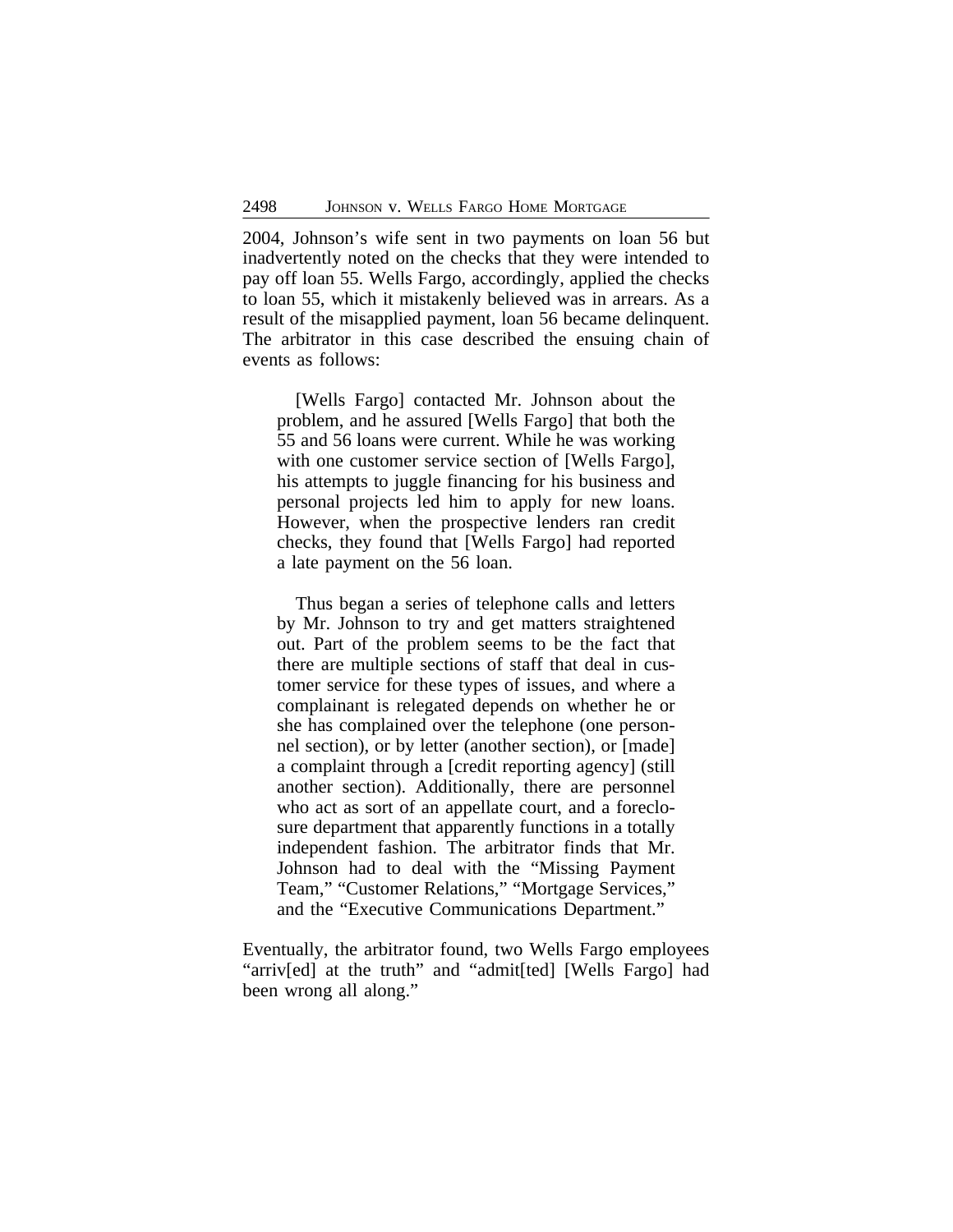But, for Johnson, it was too late. In April 2005, Wells Fargo had commenced foreclosure proceedings on the Fessenden Street property (loan 56), and it had also reported Johnson's supposed delinquencies on both loans to credit reporting agencies. Before the foreclosure sale could take place, Johnson sold both the Fessenden Street and Adriatic Avenue properties and repaid the loans in full. By then, however, according to Johnson, the unfavorable credit reports had already begun to take their toll: Johnson was unable to obtain loans to make new purchases or to refinance existing mortgages. As his credit dried up, Johnson's various business ventures came crashing down. Johnson summed up his view of events to counsel for Wells Fargo in a deposition: "You put me out of business. You cut my income to zero, and that's where I'm at today."

Johnson filed this suit approximately a month after Wells Fargo commenced foreclosure proceedings. He brought claims under the Real Estate Settlement Procedures Act, 12 U.S.C. §§ 2601 et seq. ("RESPA"), the Fair Credit Reporting Act, 15 U.S.C. §§ 1681 *et seq.* ("FCRA"), the Fair Debt Collection Practices Act, 15 U.S.C. §§ 1692 *et seq.* ("FDCPA"), and the law of negligence (mercifully, no acronym).

After almost a year of discovery, the parties consented to the reassignment of the case, for all purposes, to a magistrate judge.**<sup>1</sup>** Wells Fargo moved for summary judgment, and the District Court granted its motion as to all of Johnson's claims except his FCRA claim. The Court explained that Johnson's negligence claim, insofar as it was otherwise viable, was preempted by FCRA; that RESPA did not apply to loans 55 or 56 because they were "business purpose loans"; and that FDCPA did not apply because Johnson's debt was "business in nature, not consumer in nature," and that, in any case, Wells Fargo was not a "debt collector" within the meaning of

<sup>&</sup>lt;sup>1</sup>The subsequent references to the rulings of the "District Court" are therefore to the magistrate judge's pronouncements.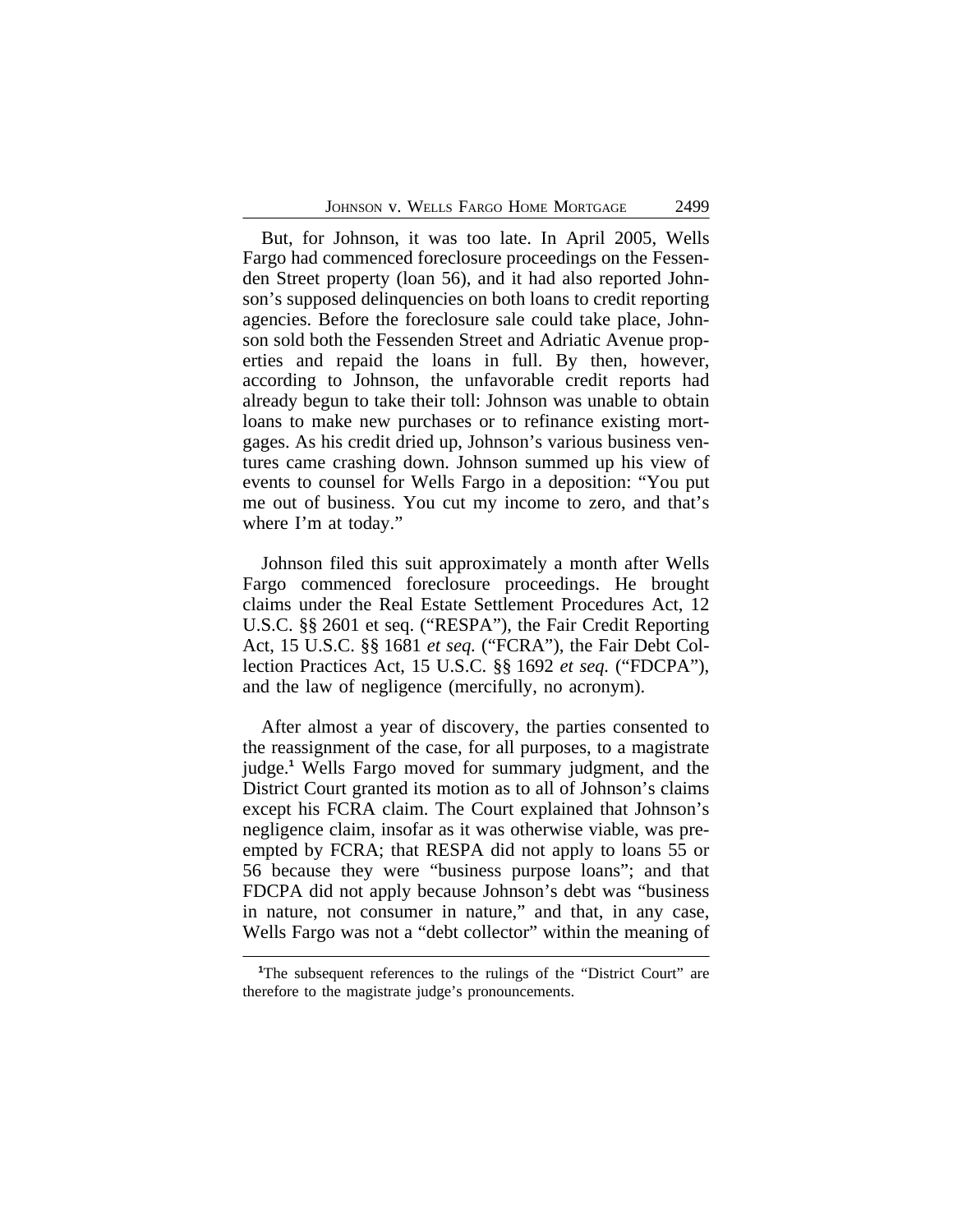the statute. Johnson has filed a cross-appeal of that order as to the dismissal of his RESPA and negligence claims only.

The parties engaged in discovery for a few months more,**<sup>2</sup>** after which Wells Fargo again moved for summary judgment on Johnson's surviving FCRA claim. The District Court issued a 40-page opinion on that motion. The Court first reiterated its earlier ruling that the question of Wells Fargo's liability under FCRA should go to a jury. It then analyzed Johnson's approximately sixteen theories of damages individually: Most of Johnson's claimed damages related to his inability to secure credit to pursue his business ventures. The District Court held that those damages were therefore not consumer losses recoverable under FCRA. As to some of Johnson's theories of damages, the District Court ruled that Johnson had failed to put forward any evidence linking his alleged harm to Wells Fargo's erroneous reports to credit reporting agencies. Finally, the District Court denied summary judgment as to approximately six of Johnson's theories of damages and set the case for trial. After a different magistrate judge held a settlement conference three weeks before the trial's scheduled start date, the parties stipulated to binding arbitration of Johnson's FCRA claim. The District Court entered the parties' stipulation as an order.

What exactly that stipulation and order meant to provide, and what it lawfully could provide, are among the central issues raised by this appeal. For now, suffice it to say that the stipulation stated that the "parties shall participate in a binding arbitration with appeal rights"; that the Federal Rules of Evidence and Civil Procedure, as well as "the Federal Arbitration Act . . . shall apply to the arbitration proceedings"; and

**<sup>2</sup>**During this time, Wells Fargo accused Johnson of having destroyed documents in discovery. The District Court awarded Wells Fargo a jury instruction that would ask the jury to decide if any documents were destroyed and would create an inference that any destroyed documents were favorable to Wells Fargo. Johnson has appealed that sanction order.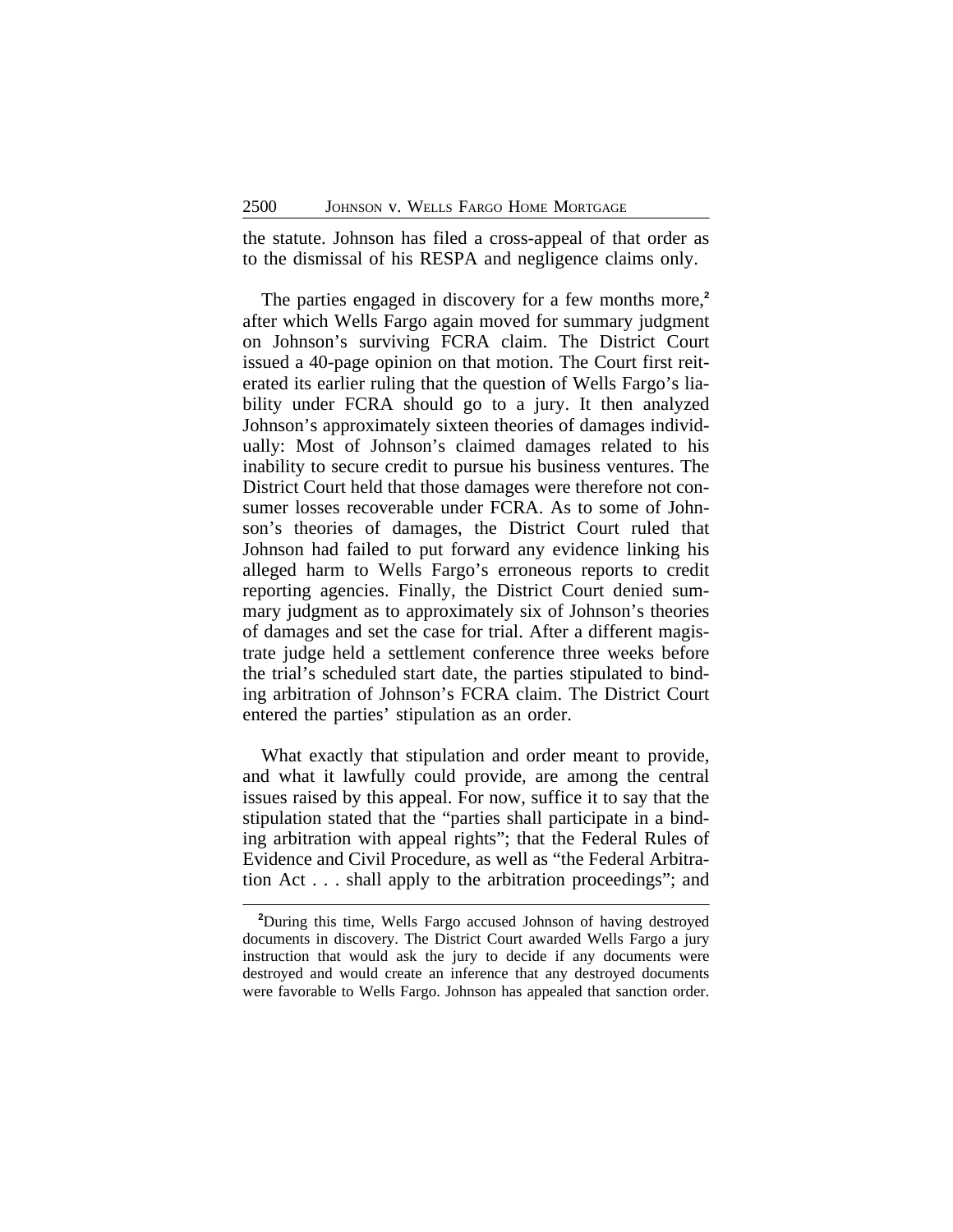that, within thirty days after the arbitrator made an award, either party would be able to apply to the court for an order confirming the award in accordance with the Federal Arbitration Act ("FAA").

By mutual agreement, the parties selected Michael Nott, a retired justice of the California Court of Appeal, as the arbitrator. According to the terms of the stipulation, Justice Nott was to be bound by all previous rulings of the District Court. He was to resolve the remaining questions in the case, namely: (1) whether Wells Fargo was liable to Johnson under FCRA; (2) whether Johnson's remaining categories of claimed damages were "losses [he suffered] as a consumer, and not . . . business losses"; (3) whether those damages were caused by Wells Fargo's violations of FCRA; and (4) the extent of any such damages.

Justice Nott found that Wells Fargo had violated FCRA and that Johnson should recover on approximately half of his remaining categories of claimed damages. Justice Nott awarded Johnson a total of \$260,910 in damages, including \$100,000 for emotional distress, as well as \$464,808.11 in attorneys' fees, and \$37,069.15 in costs.

After the arbitrator made his award, Johnson moved the District Court to confirm it. Wells Fargo then informed the District Court of an arithmetical error in the arbitrator's calculations. At a telephonic status conference on the motion, counsel for Wells Fargo told the District Court "Wells Fargo does intend on appealing this arbitrator's award, asking you to modify or vacate the award. So, how will — how do you want to deal with that?" The District Court responded by saying it would not review the arbitrator's award and that Wells Fargo should take its objections to the Court of Appeals. In the Court's words: "Well, it's my understanding that what you stipulated to was, that everybody stipulated, that following this arbitration award, if somebody wanted to, they could take it directly to the Ninth Circuit." Counsel for Wells Fargo pro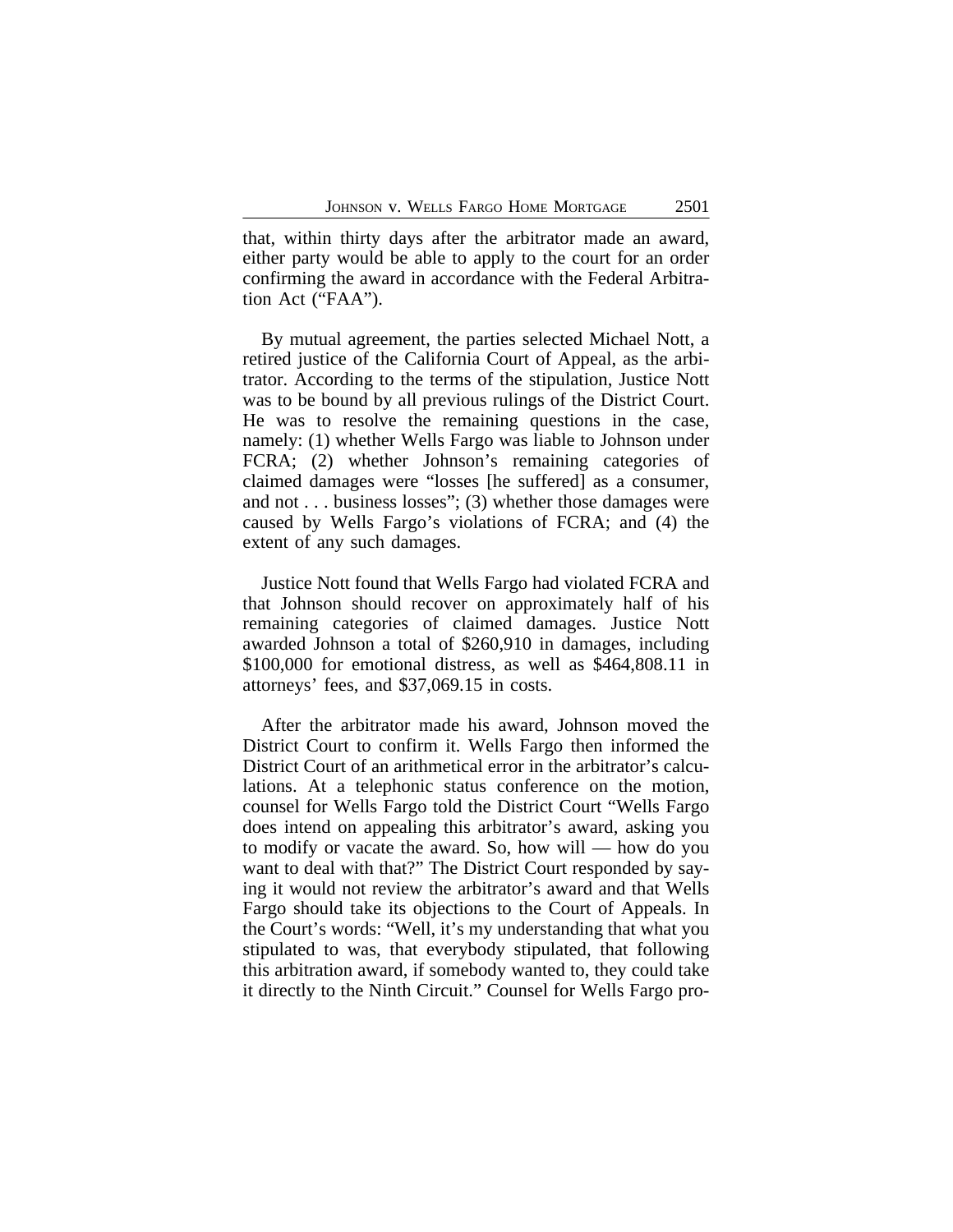tested, pointing out that the stipulation read " 'unless this Court vacates, modifies or corrects.' So that was where I got the fact that I didn't know if we would have to file something with you before, you know  $-$  – " Magistrate Judge McQuaid interjected: "Oh, I don't believe so, because I'm going to enter this judgment today." He entered judgment and an order confirming the award later that day.

Shortly thereafter, Wells Fargo filed a motion to vacate, modify, or amend the award pursuant to Fed R. Civ. P. 52(b), 59(e) and 60(b), and a second motion to vacate or modify the award pursuant to the Federal Arbitration Act, contending that the arbitrator "demonstrated a manifest disregard for law." The District Court was not pleased by the motions, pronouncing that it was "not only mystified, I'm a little miffed about what's going on here." The Court explained that it believed the parties had agreed to arbitration with "appeal rights," and, in the Court's understanding,

that meant . . . following the arbitration the Court would approve the arbitrator's award, enter judgment, and whichever party was unhappy at that point could appeal the record to the Ninth Circuit, and the issues would not be raised with the district court, and all the parties agreed that all issues would be preserved for the Ninth Circuit.

As it explained, the District Court understood that after it ordered the arbitration, the parties would "get the arbitrator's decision, the Court [would], in essence, rubber stamp the arbitrator's decision, and whichever party [was] unhappy [could] then appeal it directly to the Ninth Circuit."

Both parties timely appealed.

### **II. WELLS FARGO'S APPEAL**

Wells Fargo's appeal raises two related questions about the judicial review of arbitral awards: First, can judicial review of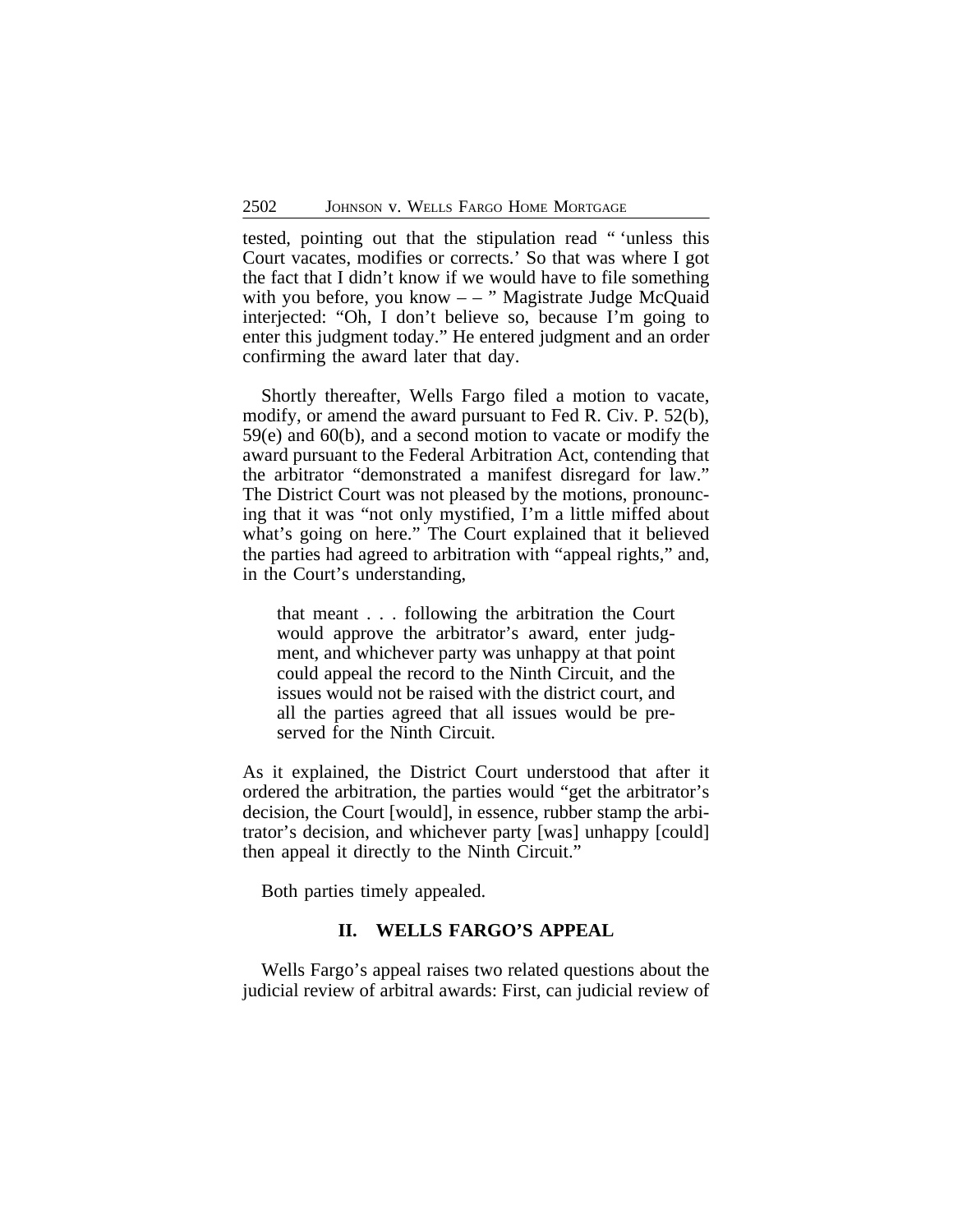arbitral awards begin in a federal court of appeals? Apparently assuming this initial question can only be answered "yes," neither party has addressed it. Because we believe the question implicates this Court's jurisdiction as well as the appropriate division of labor between trial and appellate courts, we raise it *nostra sponte*, answer it in the negative on non-jurisdictional grounds, and remand to the District Court with instructions to review the arbitrator's award. *See Symantec Corp. v. Global Impact, Inc.*, 559 F.3d 922, 923 (9th Cir. 2009).

The second question goes to the standard of judicial review: As we are remanding for the District Court to review the arbitrator's award, and as the parties dispute the standard on which a court should review that award, we explain what the proper standard is. Specifically, Wells Fargo contends that the parties agreed, and the District Court ordered, that the arbitrator's award would be reviewed according to the same standards applied to a bench trial. We do not reach the question whether the parties or the District Court *could* provide for such a standard of judicial review; we conclude only that they did not, and that the ordinary standard of review under the Federal Arbitration Act applies.

Before embarking on our analysis, we note that some states have instituted procedures that allow parties to select and compensate a private individual at the trial court level, that is, an arbitrator whose rulings are directly reviewed by appellate courts as if they were decisions of a trial court. *See* Cal. Code Civ. Proc. §§ 638 *et seq.*; Tex. Civ. Prac. & Rem. Code §§ 151.001 *et seq.*; Supreme Court of Nevada, Order of June 23, 2010, In the Matter of the Amendment of the Nevada Short Trial Rules to Provide for Alternate Trials, ADKT No. 447. As Wells Fargo acknowledges, its argument that this Court of Appeals should review the arbitrator's award in the first instance and on the same standard as it would review a bench trial amounts to asking this Court to sanction such a practice in the federal system. Our holding today makes clear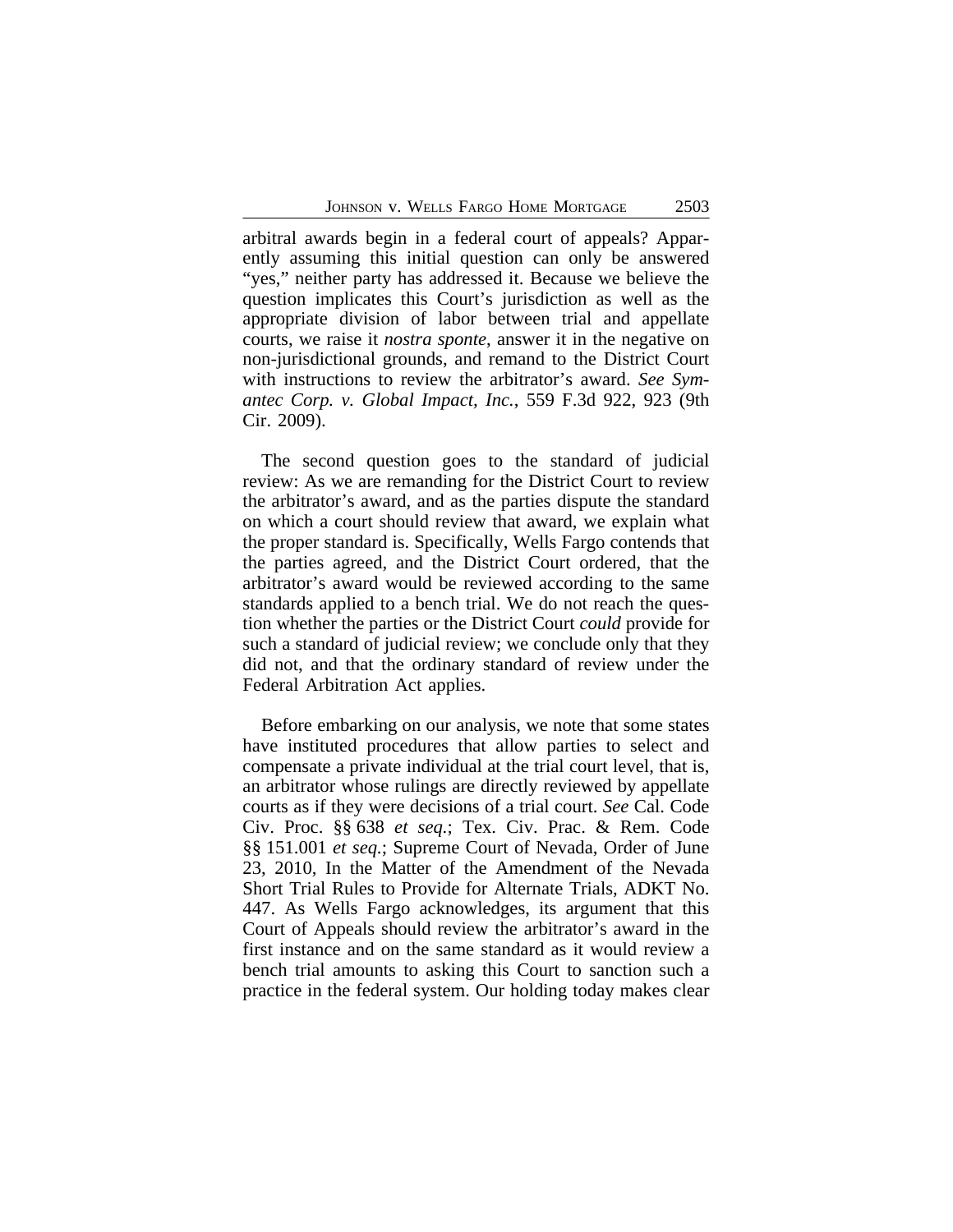that we will not permit a privately-selected arbitrator to act as a private judge whose rulings are directly reviewed by this Court. And this is so even if the parties stipulate to such a role for the arbitrator.

**A.**

The first question, as noted, is whether the District Court could properly decline to review the arbitrator's award but nonetheless enter an order confirming that award in the expectation that review would begin in this Court. We conclude that it could not. Although we also conclude that this procedural error does not deprive this Court of jurisdiction, we decline to review the arbitrator's award ourselves and then affirm or reverse the District Court's order on the alternative ground of the award's substantive merits. Instead, we exercise our power to remand the case to the District Court with directions to rule on the motion to vacate, as it should have done in the first instance.

### **1.**

**[1]** The parties allege that this Court has jurisdiction pursuant to 28 U.S.C. § 1291. That familiar statute gives this Court jurisdiction "of appeals from all final decisions of the district courts . . . ." This Court assuredly does not have jurisdiction over an appeal taken directly from a private arbitrator. "[T]wo things are necessary to create jurisdiction" in an inferior federal court: "[t]he Constitution must have given to the court the capacity to take it, and an act of Congress must have supplied it." *Teledyne, Inc. v. Kone Corp.*, 892 F.2d 1404, 1408 (9th Cir. 1989) (quoting *The Mayor v. Cooper*, 73 U.S. 247, 252 (1867)). No act of Congress supplies a federal court of appeals with jurisdiction to review an arbitrator's award directly, similar to the direct jurisdiction we do have over many petitions for review of federal agency action. *See, e.g.*, 21 U.S.C. § 360g; 29 U.S.C. § 660(a); 33 U.S.C. § 1369(b).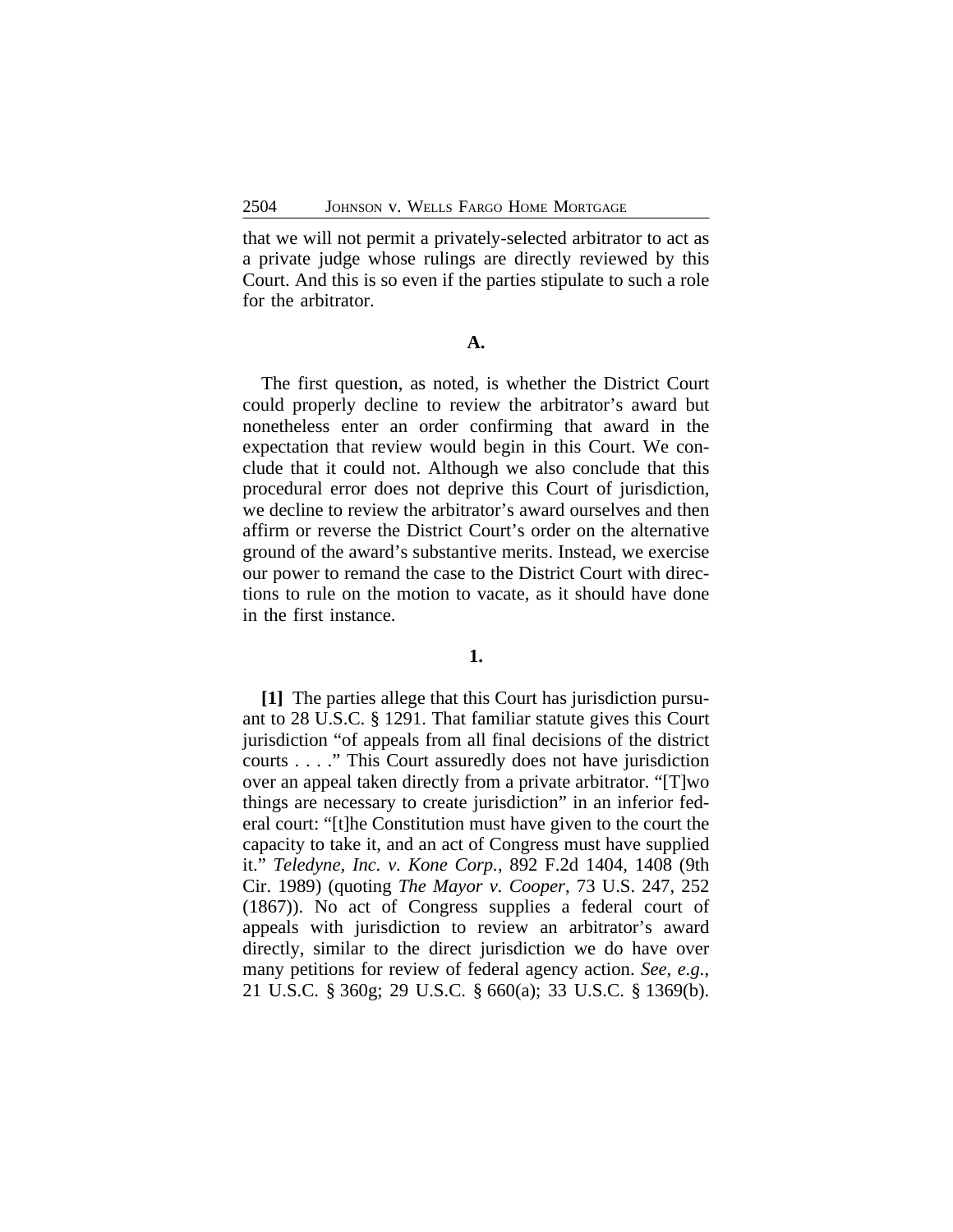**[2]** Because there is no direct appellate jurisdiction over arbitral awards, when this Court reviews arbitrators' decisions, it is technically reviewing a district court's decision confirming or vacating an arbitrator's award*. See, e.g.*, *Bosack v. Soward*, 586 F.3d 1096, 1102 (9th Cir. 2009). In such cases, this Court has jurisdiction under 28 U.S.C. § 1291. *See, e.g.*, *id.* at 1101; *see also* 9 U.S.C. § 16(a) (setting forth orders relating to arbitration from which "[a]n appeal may be taken"). The Court does review such district court decisions de novo (and so, in effect, directly engages with the arbitrator's ruling on its own terms), *see Johnson v. Gruma Corp.*, 614 F.3d 1062, 1065 (9th Cir. 2010), but the interposed "final decision" of the district court is nonetheless essential to this Court's jurisdiction under § 1291.

In this case, the district judge refused to hear Wells Fargo's motion to vacate the arbitrator's award, because he believed that his role was "in essence, [to] rubber stamp the arbitrator's decision." After that, the District Court believed, "whichever party [was] unhappy [could] then appeal [the arbitrator's decision] directly to the Ninth Circuit." But the District Court did, in fact, enter orders confirming the arbitrator's award and denying Wells Fargo's motion to vacate the arbitrator's award. Because the District Court has also entered judgment in the case, there can be no doubt that this Court has jurisdiction over the District Court's orders and has the power to reverse or affirm them.

A different, and slightly more difficult, question is the following: Once we conclude, as we do, that the District Court's decision not to review the arbitrator's award was erroneous, should we review the arbitrator's award and then reverse or affirm the District Court's confirmation of the award, considering on their merits the grounds for vacating the award that the District Court did not address? Such affirmance (or reversal) of the District Court on the alternate ground that the arbitrator's decision merited (or did not merit) confirmation would, as a practical matter, work a circumvention of the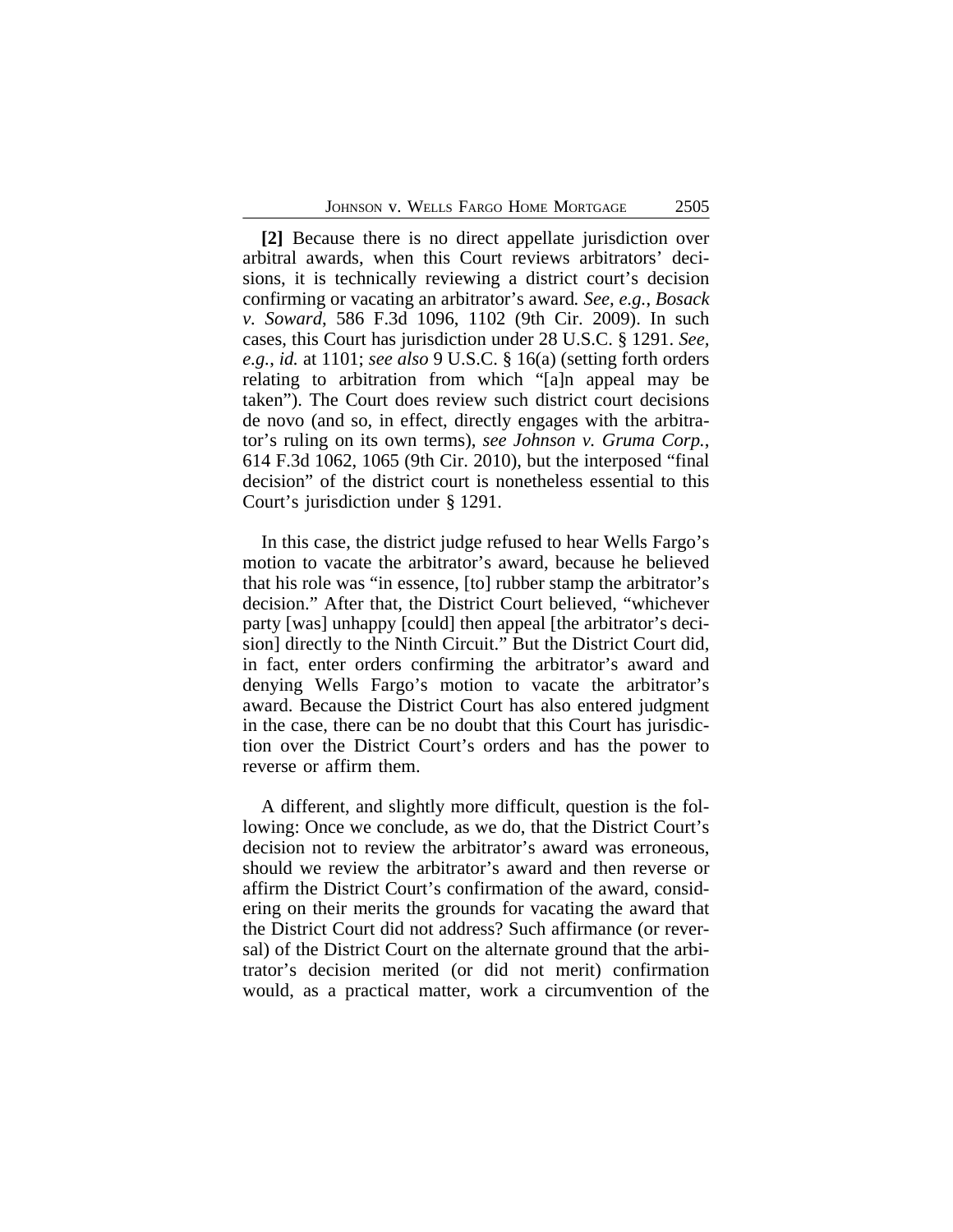jurisdictional statutes that generally limit this Court to deciding appeals of district court decisions (or petitions for review of agency determinations). For if we reviewed the arbitrator's award to determine whether there is an alternative basis for upholding the District Court's confirmation of the award, we would give effect to precisely what the District Court improperly intended: judicial review in the first instance in the Court of Appeals.

**[3]** To avoid the circumvention just described, we will not now review the award in the first instance, but remand to the District Court for it to do so. Before we explain the basis for so proceeding, we address the two reasons it was procedurally improper for the District Court to decline to review the arbitrator's award: First, the parties did not agree to such a procedure; and, second, even if they had, neither the District Court nor the parties were empowered to authorize it.

# **2.**

**[4]** Read as a whole, the parties' agreement to arbitrate does not provide that judicial review of the arbitration award was to take place pursuant to any procedure other than the standard one under the Federal Arbitration Act. The Federal Arbitration Act provides in part:

If the parties in their agreement have agreed that a judgment of the court shall be entered upon the award made pursuant to the arbitration, and shall specify the court, then at any time within one year after the award is made any party to the arbitration may apply to the court so specified for an order confirming the award, and thereupon the court must grant such an order unless the award is vacated, modified, or corrected as prescribed in sections 10 and 11 of this title.

9 U.S.C. § 9. Section 10 of the FAA provides that "the United States court in and for the district wherein the award was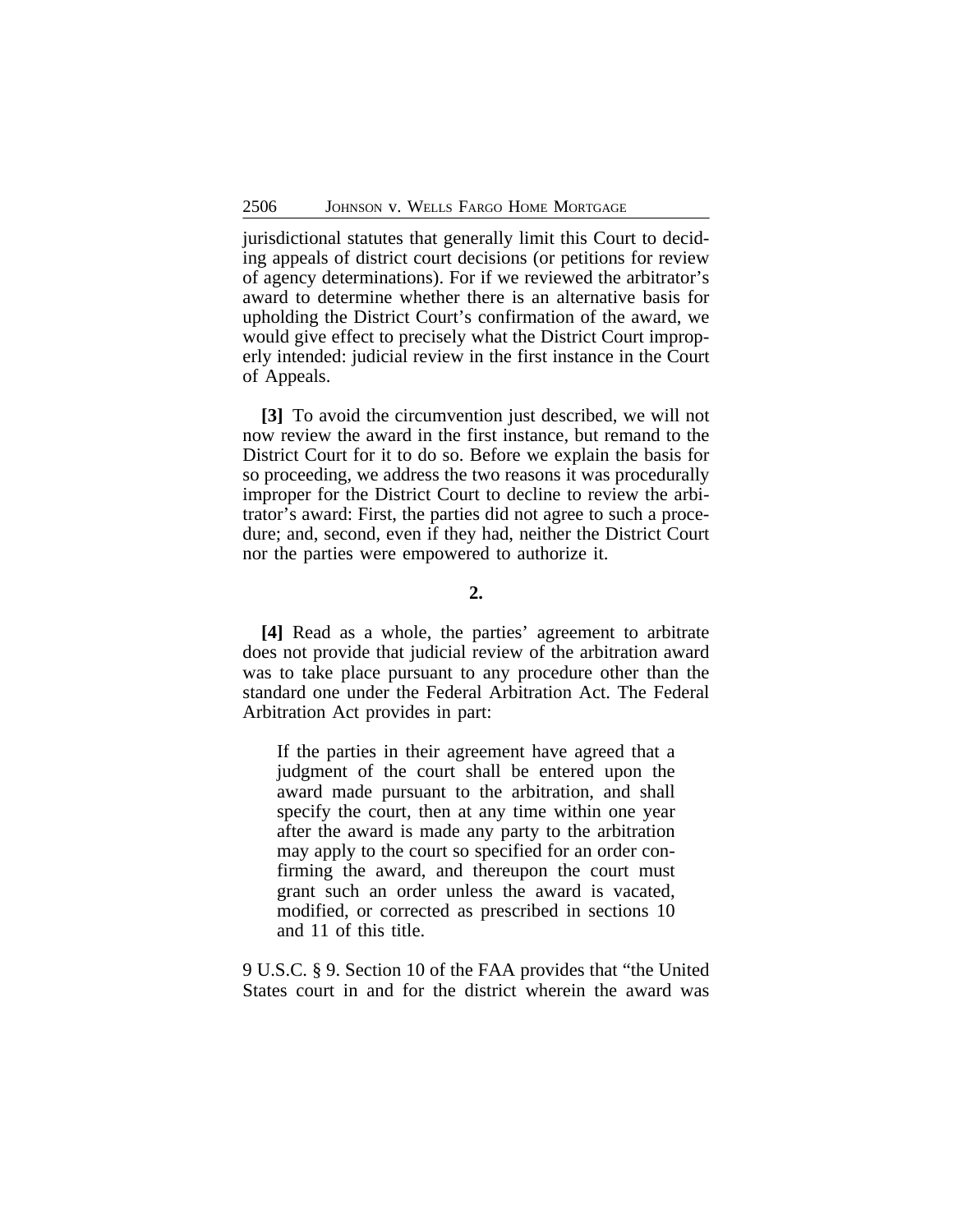made may make an order vacating the award upon the application of any party to the arbitration" in any of four enumerated situations. In similar terms, Section 11 permits district courts to "modify[ ] or correct[ ]" an award in any of three enumerated situations.

Here, the parties' stipulation and agreement to arbitrate provides that the parties may apply to "this Court" for an order confirming the arbitration award "in accordance with the provisions of the Federal Arbitration Act." The agreement was filed with the District Court and begins with the caption "UNITED STATES DISTRICT COURT DISTRICT OF NEVADA," so there can be no doubt as to what is meant by "this Court." The agreement's explicit reference to the Federal Arbitration Act as governing judicial review of the arbitral award and its designation of the U.S. District Court for the District of Nevada as the court where that review should begin, demonstrate that the District Court—the "court so specified," 9 U.S.C. § 9—not the Court of Appeals, was to confirm the arbitrator's award "unless the award is vacated, modified, or corrected." **3** *Id.*

If the parties in their agreement have agreed that a judgment of the court shall be entered upon the award made pursuant to the arbitration, and shall specify the court, then at any time within one year after the award is made any party to the arbitration may apply to the court so specified for an order confirming the award.

9 U.S.C. § 9.

We need not determine whether this provision allows for anything more than a choice of venue among different districts, *see generally Cortez Byrd Chips, Inc. v. Bill Harbert Const. Co.*, 529 U.S. 193 (2000), because the

**<sup>3</sup>**We further note that the FAA, by its terms, supplies only *district* courts with the authority to vacate and modify arbitral awards. *See* 9 U.S.C. § 10 (providing that "the United States court in and for the district wherein the award was made" may vacate an arbitrator's award under certain circumstances); 9 U.S.C. § 11 (same for modification of arbitral awards). Section 9 of the FAA, pertaining to confirmation of arbitral awards, is possibly more ambiguous. Once again, it provides that: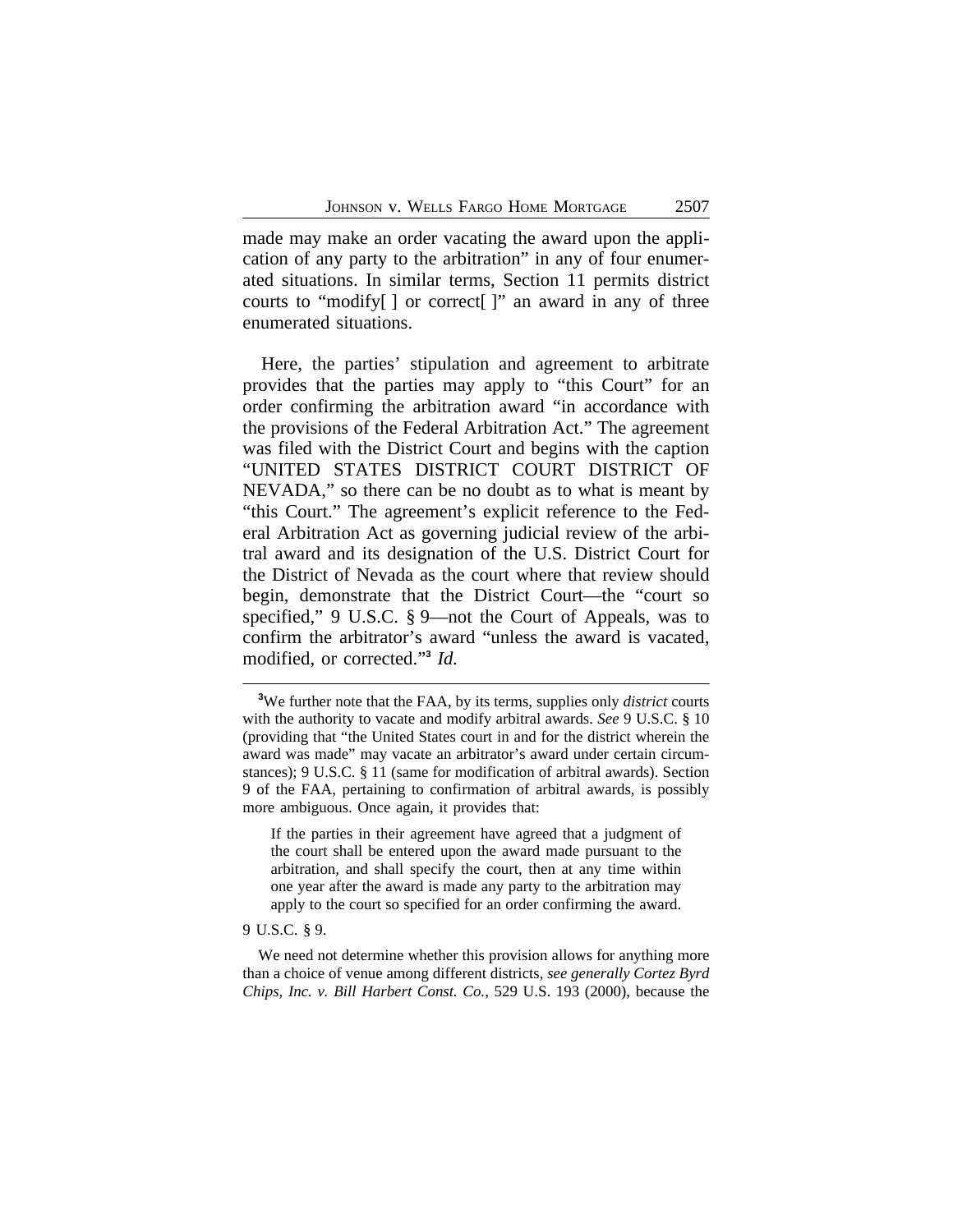Clear as the arbitration agreement's provisions are when read as a whole, Wells Fargo raises an inventive argument, which we next address.**<sup>4</sup>** The contention is that the District Court exercised its case management authority, under the Federal Rules of Civil Procedure and the Nevada District Court's Local Rules, to authorize a departure from the ordinary process of judicial review of arbitral awards. If this were so, then the parties' agreement may not be dispositive of how judicial review of the arbitration award was to proceed.

In *Hall Street Associates v. Mattel, Inc.*, 552 U.S. 576 (2008), the Supreme Court speculated that an arbitration agreement entered into in the course of litigation and adopted by a district court as an order might "be treated as an exercise of the District Court's authority to manage its cases under Federal Rule[ ] of Civil Procedure 16." *Id.* at 591. If so, the Supreme Court hypothesized, the FAA might not provide the exclusive permissible standard for judicial review of arbitration awards. *See id.* at 591-92.**<sup>5</sup>**

**[5]** Wells Fargo argues that "the arbitration agreement here embodies the very alternative contemplated by *Hall Street*," contending that the District Court authorized the arbitration pursuant to its "independent case management powers under

**<sup>5</sup>**We discuss *Hall Street* in greater detail in Section II.B, *infra.*

parties unambiguously selected the U.S. District Court for the District of Nevada as the court where confirmation of the award should be sought. Moreover, quite apart from what is procedurally proper under the FAA, a federal court of appeals might well lack jurisdiction over an application to confirm an arbitration award filed directly with the court of appeals. *See Hall St. Assocs. v. Mattel, Inc.*, 552 U.S. 576, 581-82 & 582 n.2 (2008) (noting that the FAA does not "bestow[ ]" jurisdiction, "but rather requir- [es] an independent jurisdictional basis").

**<sup>4</sup>**As previously mentioned, neither party directly briefed the propriety of judicial review commencing in the court of appeals. Nonetheless, Wells Fargo's argument as to the proper standard of judicial review has implications for the propriety of skipping district court consideration.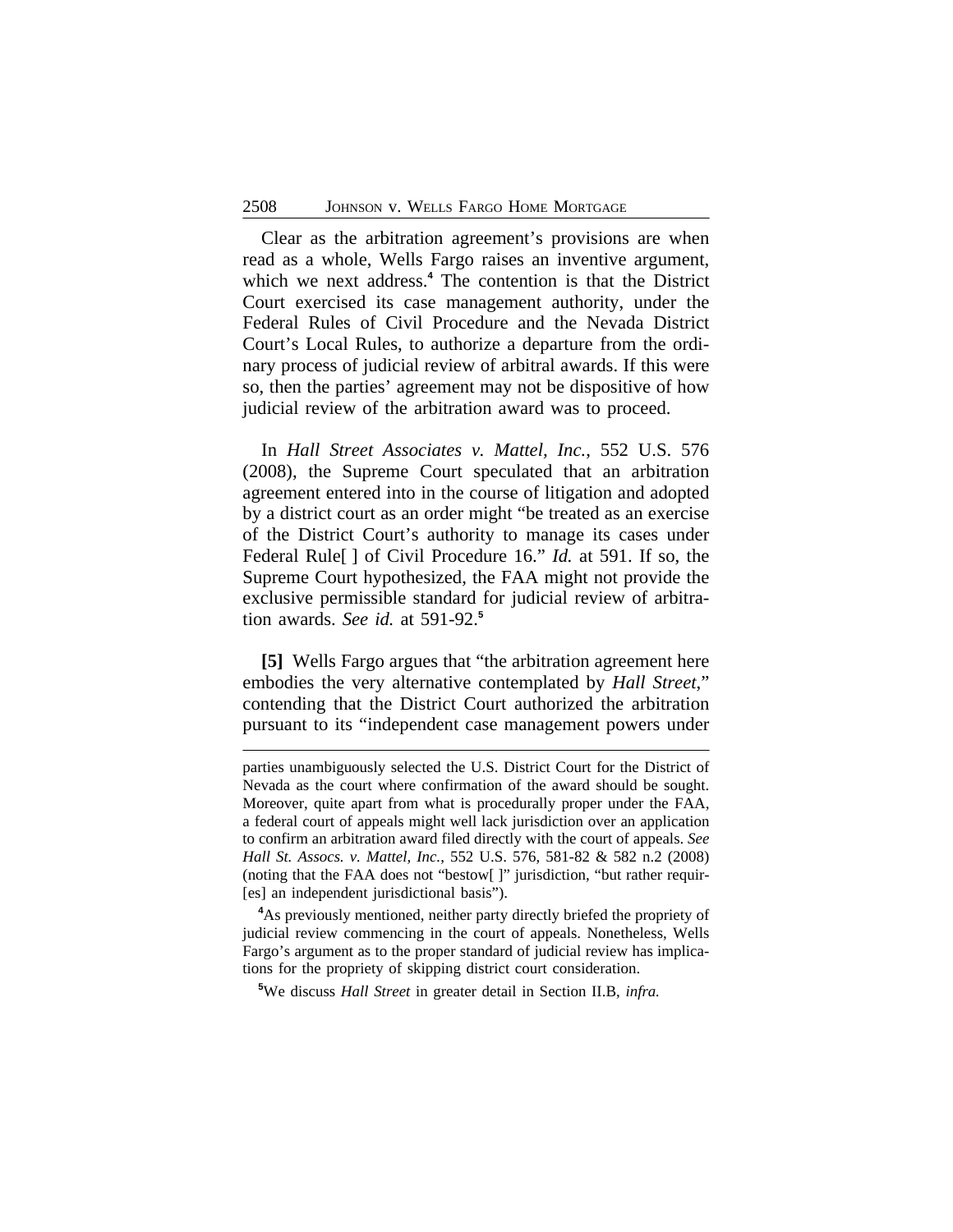the federal and local rules, including Rules 16, 53 and Nevada Local Rule 16-5."<sup>6</sup> This thesis, clever though it may be, has no basis in the record: The District Court did not once reference its independent case management powers in approving the arbitration agreement or in confirming the resulting award. This omission alone makes Wells Fargo's "case management" assertion dubious. Entirely fatal to that assertion is that under the Federal Rules of Civil Procedure, a district court only has the power "to manage *its* cases." *Hall St.*, 552 U.S. at 591 (emphasis added). Nothing in Federal Rules of Civil Procedure 16 or 53, much less Nevada Local Rule 16-5,

At any pretrial conference, the court may consider and take appropriate action[, including] . . . (H) referring matters to a magistrate judge or a master; (I) settling the case and using special procedures to assist in resolving the dispute when authorized by statute or local rule; . . . (L) adopting special procedures for managing potentially difficult or protracted actions that may involve complex issues, multiple parties, difficult legal questions, or unusual proof problems; . . . (P) facilitating in other ways the just, speedy, and inexpensive disposition of the action.

Fed. R. Civ. P. 53 provides, *inter alia*, that:

Unless a statute provides otherwise, a court may appoint a master only to:

(A) perform duties consented to by the parties;

(B) hold trial proceedings and make or recommend findings of fact on issues to be decided without a jury if appointment is warranted by:

(i) some exceptional condition; or

(ii) the need to perform an accounting or resolve a difficult computation of damages; or

(C) address pretrial and posttrial matters that cannot be effectively and timely addressed by an available district judge or magistrate judge of the district.

Nevada Local Rule 16-5 provides that "[t]he court may, in its discretion and at any time, set any appropriate civil case for settlement conference, summary jury trial, or other alternative method of dispute resolution."

**<sup>6</sup>**Fed. R. Civ. P. 16 provides, *inter alia*, that: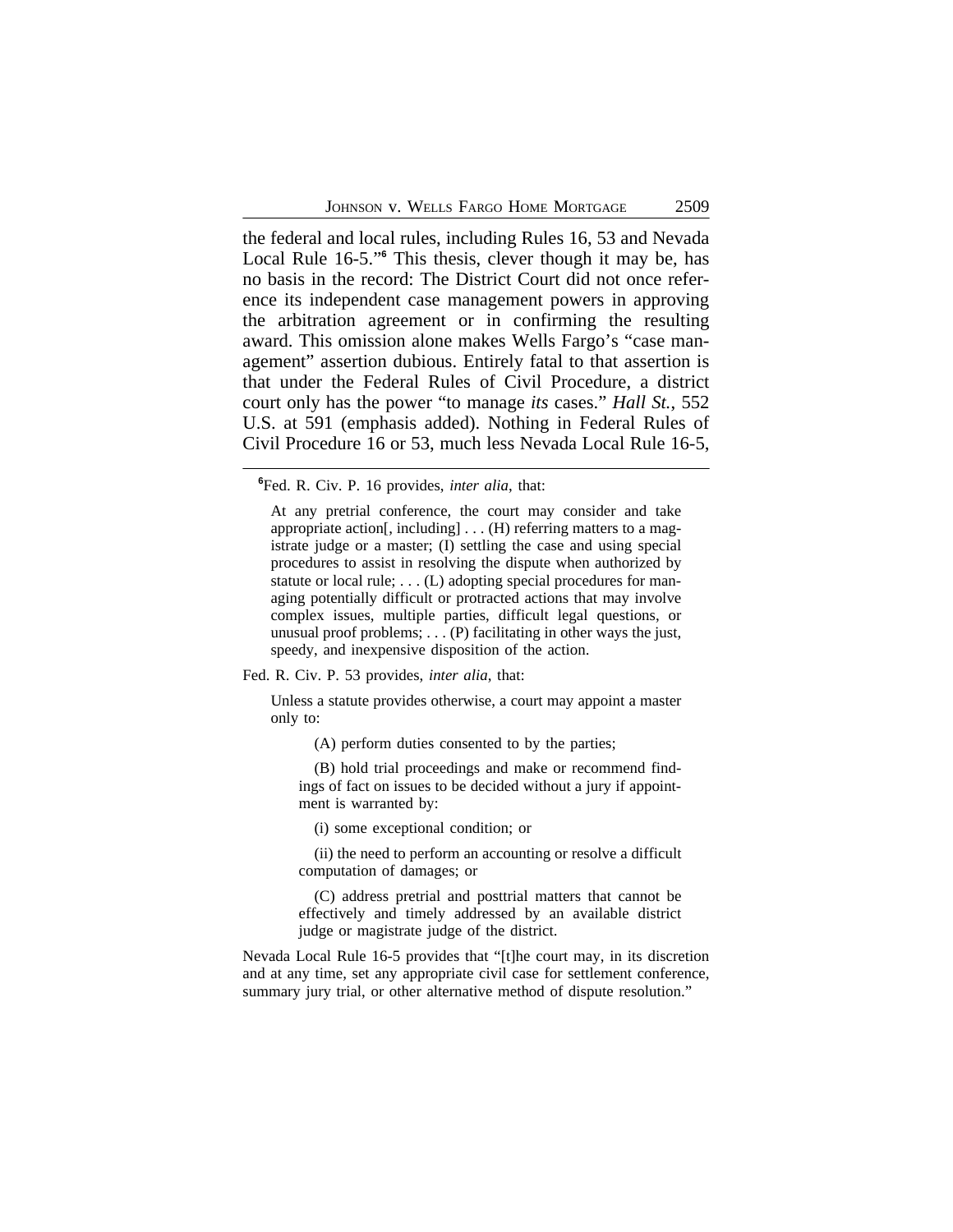grants a district court the power to override the basic structure of federal courts by passing off cases to a court of appeals without itself conducting the review contemplated by statute. The District Court was therefore without power to abdicate entirely its role in reviewing the arbitrator's award, either because of the terms of the parties' agreement or under the applicable court rules.

**[6]** Finally, we note that, despite the FAA's use of the seemingly permissive term "may," the statute did not grant the District Court discretion to decline to consider the motion to vacate the arbitral award. Section 10 of the FAA provides that a district court "*may* make an order vacating" an arbitral award in any of four enumerated circumstances. 9 U.S.C.  $§ 10(a)$  (emphasis added). Although "[t]he word 'may[]'... usually implies some degree of discretion[, t]his commonsense principle of statutory construction . . . can be defeated . . . by obvious inferences from the structure and purpose of the statute." *United States v. Rodgers*, 461 U.S. 677, 706 (1983); *see Cortez Byrd Chips, Inc. v. Bill Harbert Constr. Co.*, 529 U.S. 193, 198 (2000) ("[T]he mere use of 'may' is not necessarily conclusive of congressional intent to provide for a permissive or discretionary authority.").

**[7]** Here, the statute as a whole defeats any notion that district courts may decline to consider motions to vacate, modify, or correct arbitration awards filed in response to a motion to confirm. Section 9 of the FAA provides that a district court, upon timely application, "must" confirm an arbitration award "unless the award is vacated, modified, or corrected as prescribed in sections 10 and 11." 9 U.S.C. § 9. If § 10's use of "may" were read as permitting a district court, at its discretion, not to consider a motion to vacate an arbitral award, it would follow that Congress authorized district judges to confirm, at their discretion, awards that met the statutory standard for vacatur (for example, "where the award was procured by corruption, fraud, or undue means."  $9 \text{ U.S.C. } § 10(a)(1)$ ). But Congress could not have meant to authorize district courts to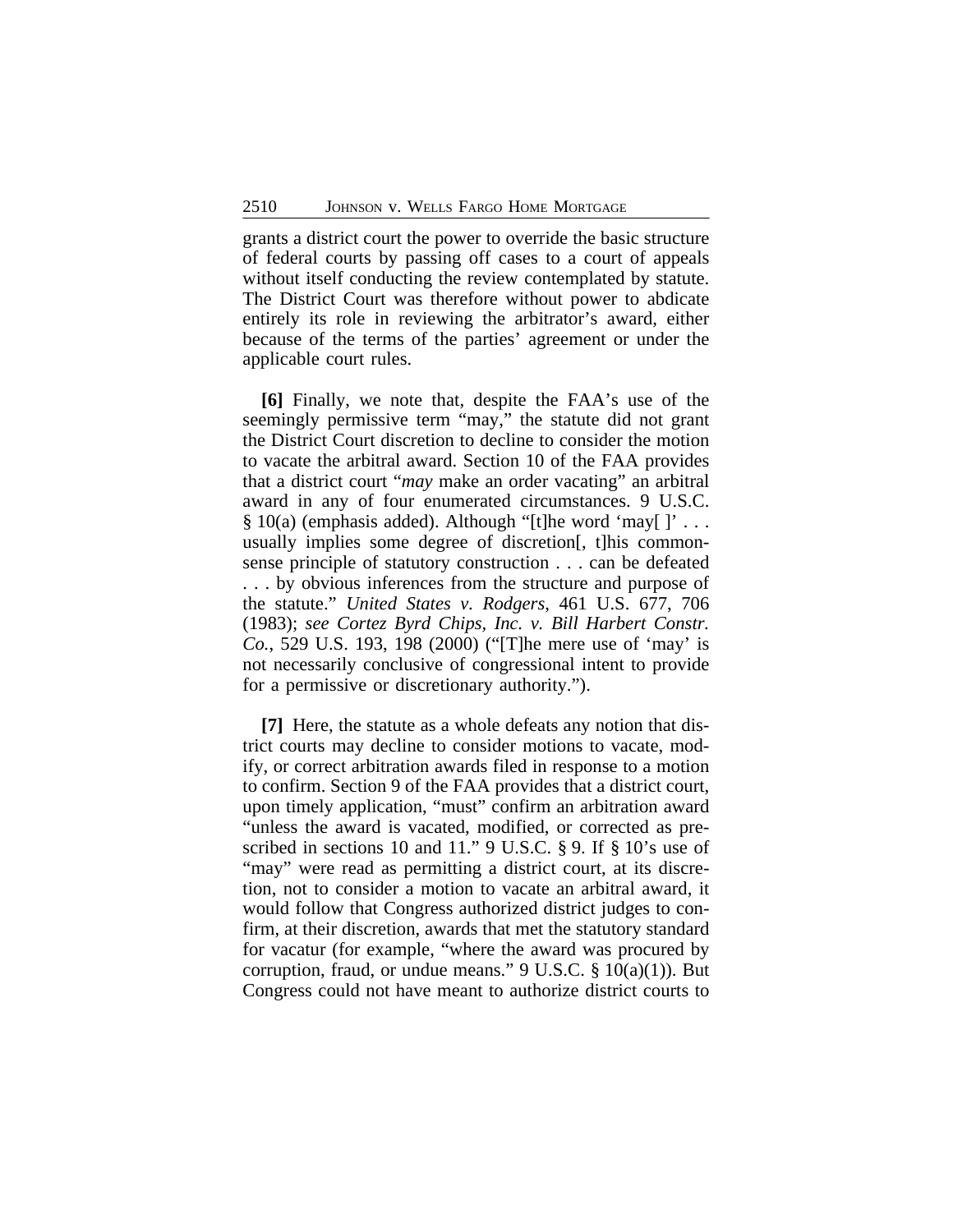confirm corrupt awards, especially where one of the parties had properly objected to the award's illegality. Thus, on the only sensible combined reading of § 9 and § 10, a district judge faced with proper and timely motions to vacate and to confirm an arbitral *must* consider both motions according to the statutory standards and rule on them accordingly.**<sup>7</sup>**

**3**.

We have explained why the District Court erred in not reviewing the arbitrator's award. We have also explained that the error does not deprive this Court of jurisdiction. We now explain why we have raised this procedural error even though neither party has raised it and our ordinary rule is that "nonjurisdictional issues not properly raised in appellate briefing will not be considered." *Gov't Emps. Ins. Co. v. Dizol*, 133 F.3d 1220, 1225 (9th Cir. 1998) (en banc). We also clarify the nature of our authority to decline to review the award ourselves in the first instance, even though we review district court rulings concerning such awards de novo when they are properly before us.

The problem we face is similar to, although not exactly parallel to, the one considered by the Supreme Court in *Thomas v. Arn*, 474 U.S. 140 (1985). *Thomas* upheld the Sixth Circuit's exercise of its supervisory powers to establish the rule that failure to file a written objection to a magistrate's report with a district judge would bar appellate consideration of the objection.**<sup>8</sup>** Weighing in favor of the rule's validity, the

<sup>8</sup>The supervisory powers of the federal courts of appeals include "the power . . . to mandate procedures deemed desirable from the viewpoint of

<sup>&</sup>lt;sup>7</sup>We have no occasion to decide whether § 10's use of "may" has some other significance. "[M]ay make an order vacating," followed by the list of permissible bases for such an order, could portend only that an order vacating "may" be made in the circumstances specified, but not in any other. Alternatively, as the Supreme Court has suggested, Congress's use of the word "may" might only indicate the permissive nature of venue under the FAA. *See Cortez Byrd*, 529 U.S. at 198-99, 204.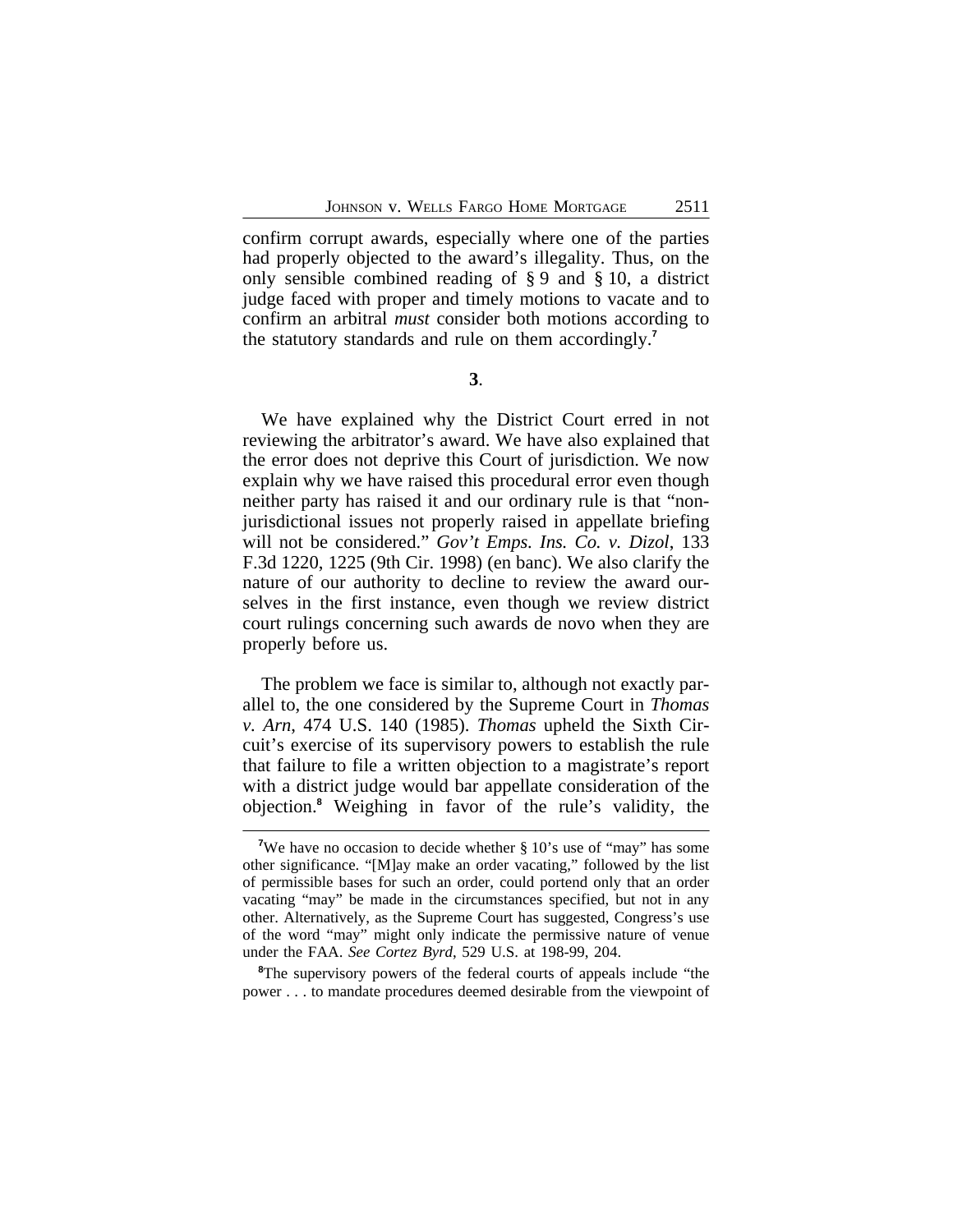Supreme Court noted, was the fact that, absent the rule, a court of appeals might be forced to "consider claims that were never reviewed by the district court . . . ." *Id.* at 148. The Supreme Court described this concern as one of judicial efficiency, *id.*, using that concept in a broad sense—that is, as not only promoting the use of fewer judicial resources but as also incorporating the appropriate division of the appellate and trial court functions.

**[8]** Our decision not to review the arbitrator's award ourselves is motivated by similar concerns about the appropriate division of appellate and trial court roles. As *Thomas*'s analysis suggests, courts of appeals "are entitled to the benefit of the district court's judgment . . . ." *Beckford v. Portuondo*, 234 F.3d 128, 130 (2d Cir. 2000); *see also Couveau v. Am. Airlines, Inc.*, 218 F.3d 1078, 1081 (9th Cir. 2000) ("Appellate review is a particularly difficult process when there is nothing to review."). But unlike in *Thomas*, we need not invoke our supervisory powers to *create* the rule that a district court is obliged to consider the propriety of an arbitration award when faced with proper motions to confirm and vacate the award under the FAA; the FAA, as we have explained, already imposes that duty. But just as in *Thomas*, we have the power—whether it be termed "supervisory" or otherwise—to "regulate practice in a particular case," Fed. R. App. P. 47(b), and so to decline to hear an appeal when that obligation is not fulfilled.

**[9]** Here, the fault in the district court was not that of the appealing party, Wells Fargo. So it would not do to refuse to hear the appeal entirely, as the Sixth Circuit did in *Thomas*.

sound judicial practice although in nowise commanded by statute or by the Constitution." *Thomas*, 474 U.S. at 146-47 (quotation omitted); *see also* Fed. R. App. P. 47(b) (permitting a court of appeals to "regulate practice in a particular case in any manner consistent with federal law"). This supervisory power of the courts of appeals "rests on the firmest ground when used to establish rules of judicial procedure." *Thomas*, 474 U.S. at 147 n.5.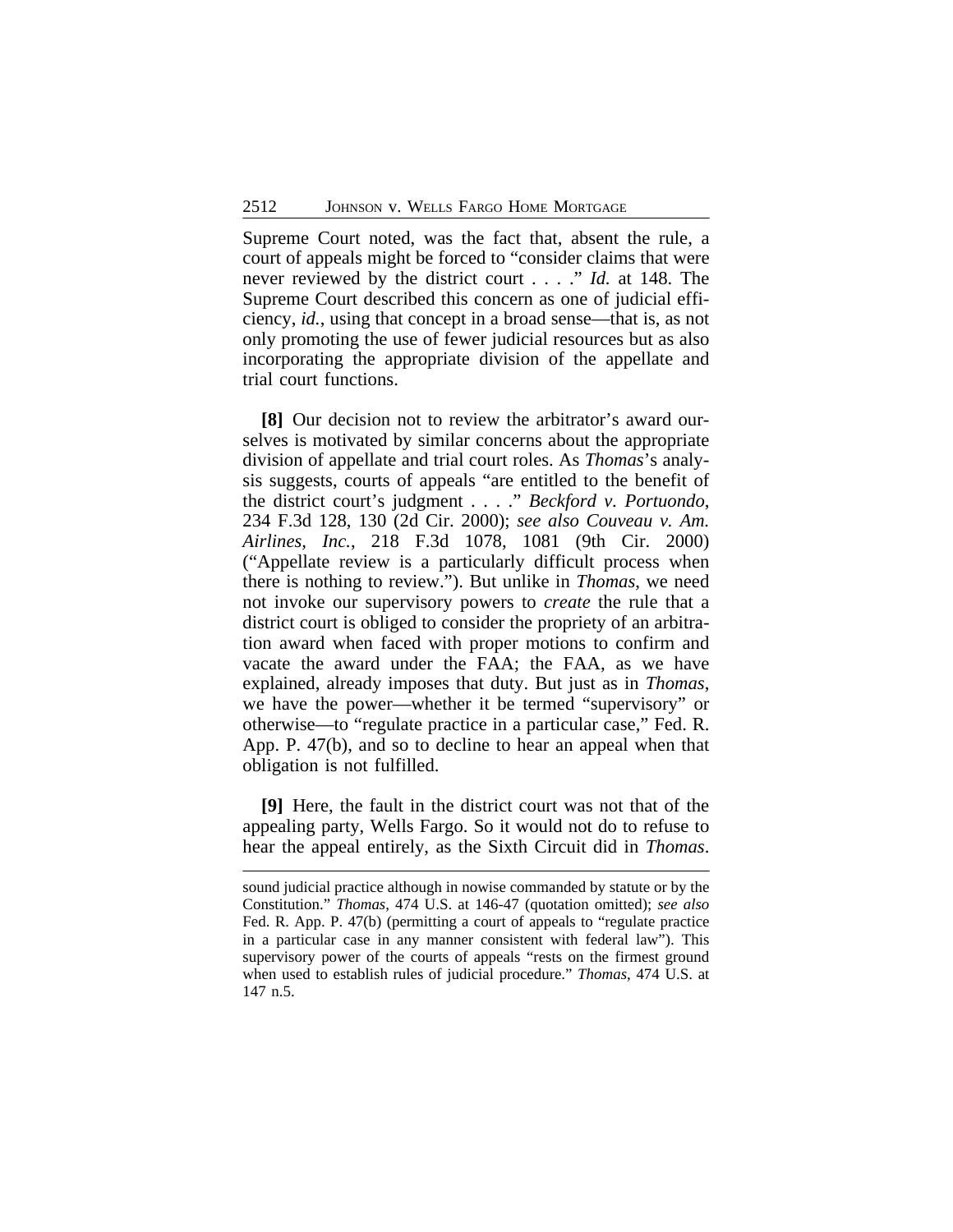Instead, we remand the case to the District Court to obtain its judgment. This Court and other courts of appeals have similarly remanded to a district court where "a district court's decision . . . is simply too spare to serve as a basis for . . . review," *Beckford*, 234 F.3d at 130, even where the court of appeals ordinarily would review the district court's decision de novo. *See, e.g.*, *id.* (summary judgment); *Zalaski v. City of Bridgeport Police Dep't*, 613 F.3d 336, 341 (2d Cir. 2010) (summary judgment); *Van Bourg, Allen, Weinberg & Roger v. NLRB*, 656 F.2d 1356, 1358 (9th Cir. 1981) (per curiam) (summary judgment); *Valdez v. California*, 439 F.2d 1405, 1406 (9th Cir. 1971) (per curiam) (habeas corpus); *Finley v. Drew*, 453 F.2d 1240, 1240 (3d Cir. 1971) (per curiam) (habeas corpus); *see also Jang v. Boston Scientific Corp.*, 532 F.3d 1330, 1335 (Fed. Cir. 2008) (collecting cases).

Here, the District Court's decision is not simply "spare"; it is purposely non-existent: The District Court expressly stated that it would not review the arbitrator's award. We therefore vacate the judgment and remand the case with instructions for the District Court to reconsider the motions to confirm and to vacate the arbitrator's award under the appropriate standard of review, which as we now explain, is the ordinary standard of review under the FAA.**<sup>9</sup>**

<sup>&</sup>lt;sup>9</sup>We also reject Johnson's contention that Wells Fargo failed timely to object to confirmation of the arbitrator's award. Counsel for Wells Fargo stated its intent to file a motion to vacate at the telephonic status conference on Johnson's motion to confirm the award. The Court emphatically replied that there was no point in doing so, as the District Court would not review the arbitrator's award before confirmation; that Wells Fargo should take its objection to the Court of Appeals; and that the District Court was going to—and then did—confirm the award and enter judgment that same day. On reconsideration, the District Court reiterated that it never intended to review on the merits any substantive issue concerning the validity of the arbitration award. It is therefore evident that the District Court made no adverse timeliness ruling, and that no substantive objection to the award, whenever raised, would have been entertained on its merits.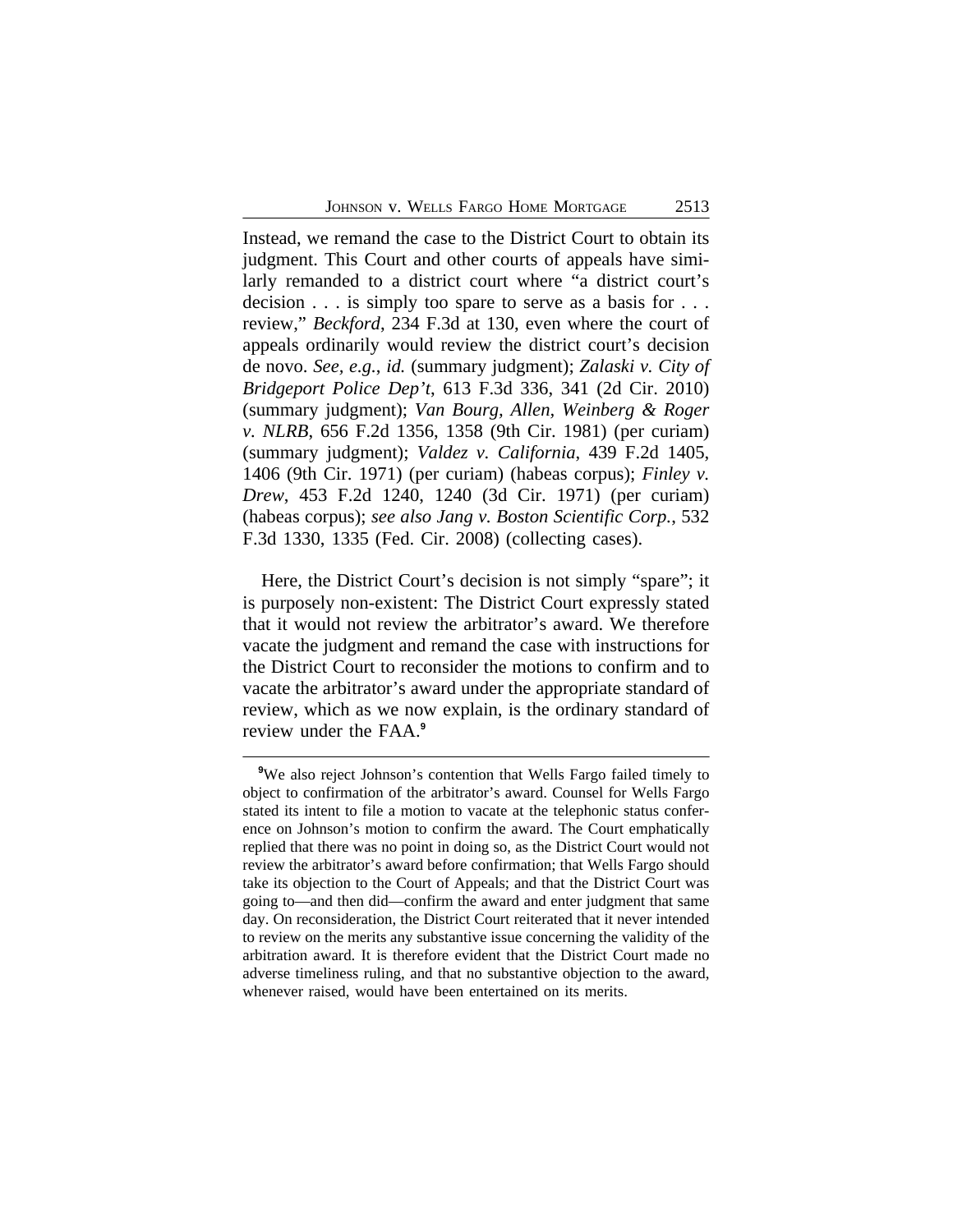#### **B.**

The parties also dispute the standard on which a court should review the arbitrator's award in this case.

**[10]** The Federal Arbitration Act sets forth standards on which a federal court may vacate an arbitrator's award. The Act provides in pertinent part:

(a) In any of the following cases the United States court in and for the district wherein the award was made may make an order vacating the award upon the application of any party to the arbitration—

(1) where the award was procured by corruption, fraud, or undue means;

(2) where there was evident partiality or corruption in the arbitrators, or either of them;

(3) where the arbitrators were guilty of misconduct in refusing to postpone the hearing, upon sufficient cause shown, or in refusing to hear evidence pertinent and material to the controversy; or of any other misbehavior by which the rights of any party have been prejudiced; or

(4) where the arbitrators exceeded their powers, or so imperfectly executed them that a mutual, final, and definite award upon the subject matter submitted was not made.

9 U.S.C. § 10. As is apparent from the language, these standards are highly deferential to the arbitrator.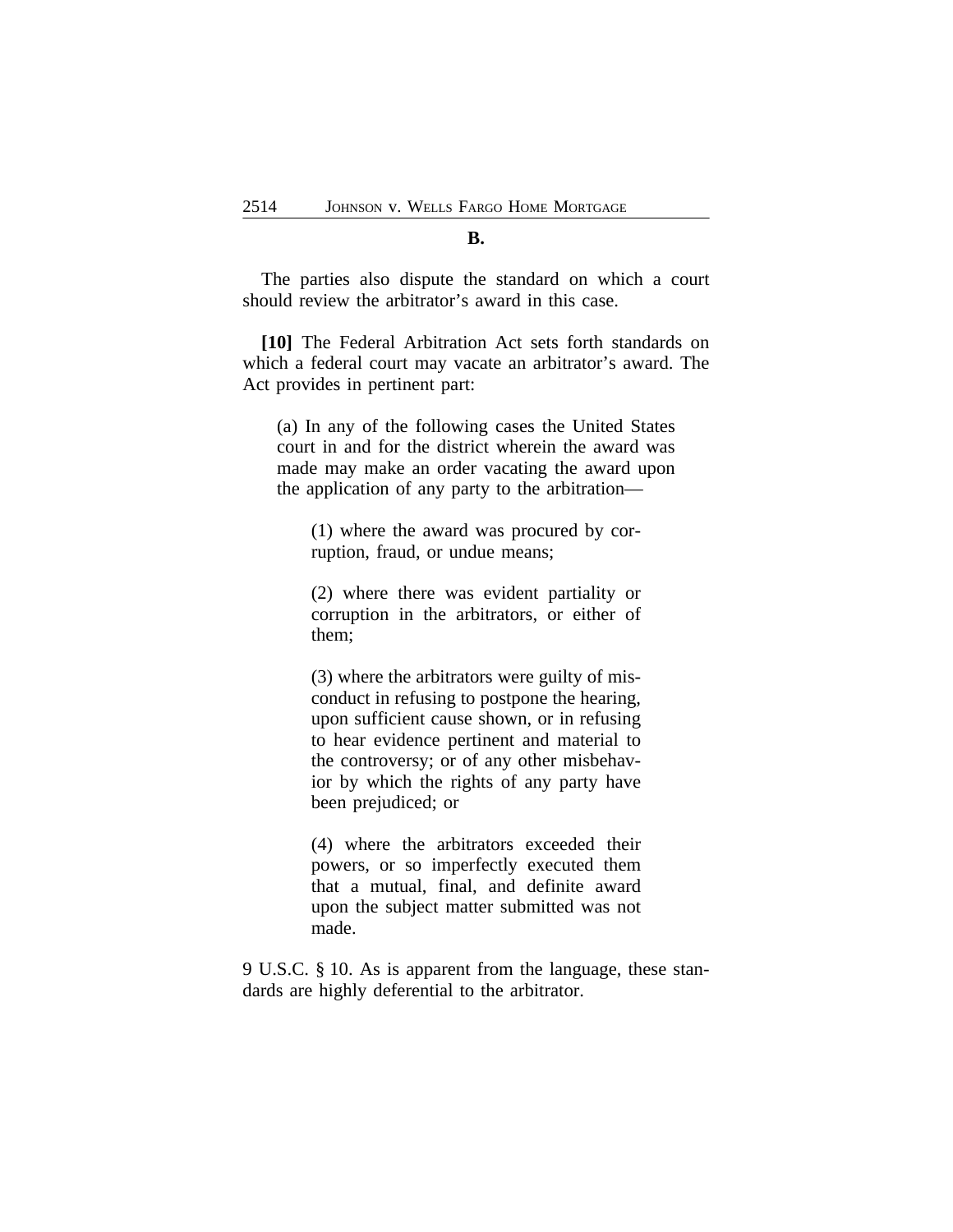**[11]** Here, Wells Fargo moved the District Court to vacate the arbitrator's award on the ground the arbitrator "demonstrated a manifest disregard for law." Although the words "manifest disregard for law" do not appear in the FAA, they have come to serve as a judicial gloss on the standard for vacatur set forth in FAA § 10(a)(4). *See Kyocera Corp. v. Prudential-Bache Trade Servs., Inc.*, 341 F.3d 987, 997 (9th Cir. 2003) (en banc); *Bosack*, 586 F.3d at 1104; *see also Hall St.*, 552 U.S. at 585.**<sup>10</sup>**

As to whether private parties may vary that standard, we concluded in an en banc decision, *Kyocera Corp. v. Prudential-Bache Trade Services, Inc.*, 341 F.3d 987 (9th Cir. 2003), that they may not. The Supreme Court later in large part agreed, but left open for future decision whether judicial review of arbitration awards may ever be subjected to a standard other than those provided by the FAA.

Specifically, *Kyocera* held that "Congress [in the FAA] has specified the exclusive standard by which federal courts may review an arbitrator's decision . . . [and, therefore,] private parties may not contractually impose their own standard on the courts." 341 F.3d at 994.

In *Hall Street*, the Supreme Court largely adopted *Kyocera*'s conclusion, holding that the FAA has "textual features at odds with enforcing a contract to expand judicial review following the arbitration." 552 U.S. at 586. But, as previously discussed, the Court qualified that holding, noting that "we do not purport to say that [the FAA] exclude[s] more searching

**<sup>10</sup>**Courts may also vacate awards that are "completely irrational . . . with respect to the contract." *Bosack*, 586 F.3d at 1107; *Comedy Club, Inc. v. Improv West Assocs.*, 553 F.3d 1277, 1288 (9th Cir. 2009). For reasons not entirely apparent, we have understood that standard as another, separate gloss on the standard set forth in FAA § 10(a)(4). *See Kyocera*, 341 F.3d at 997. Because Wells Fargo did not move to vacate the award on the ground that it was completely irrational, we confine our discussion to the manifest disregard standard.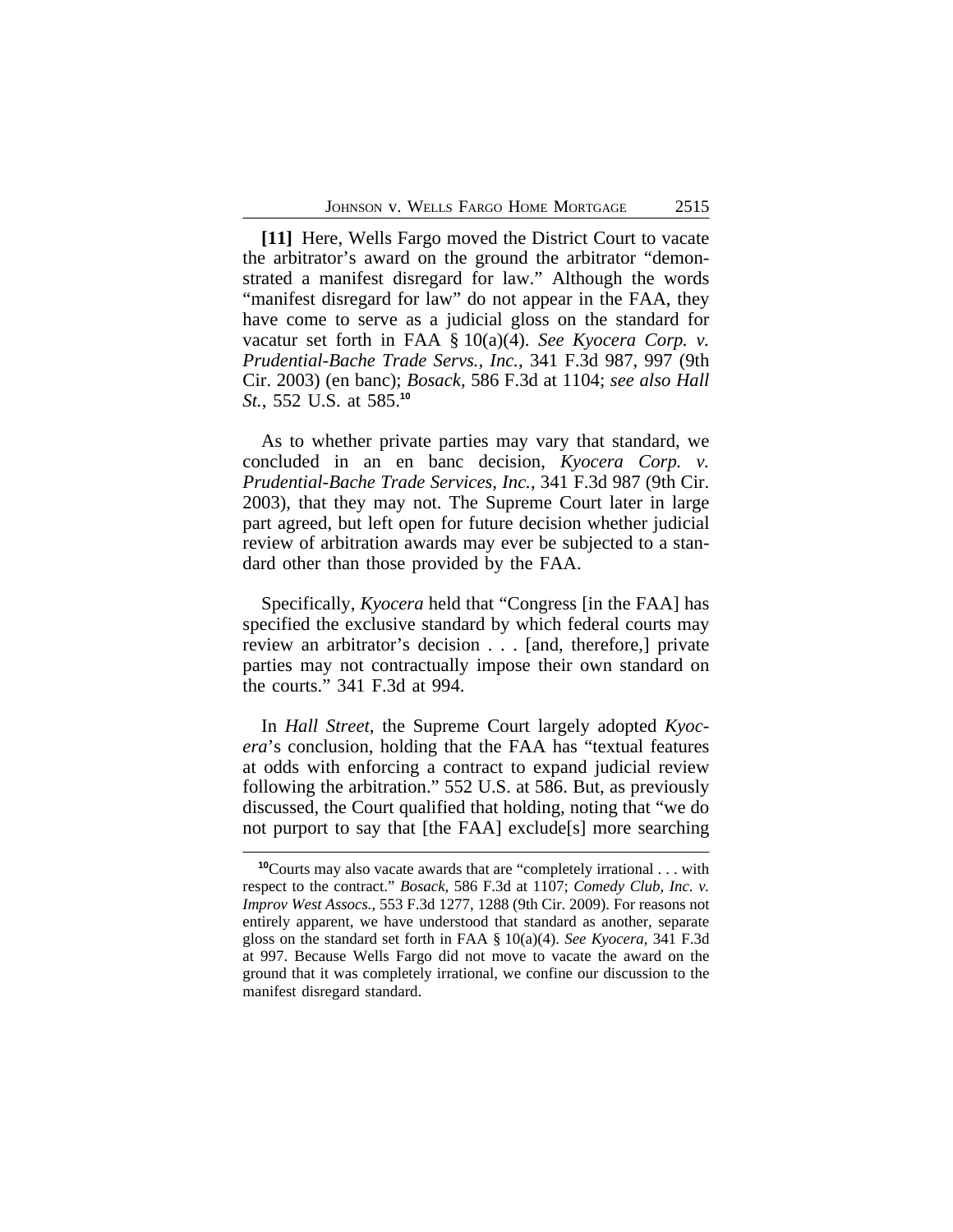review based on authority outside the statute." *Id.* at 590. The Court surmised that because the arbitration agreement in the case before it had been entered into in the course of litigation and had been adopted by the district court as an order, it was possible that the "agreement [should] be treated as an exercise of the District Court's authority to manage its cases under Federal Rule[ ] of Civil Procedure 16." *Id.* at 591. Because potentially authorized other than pursuant to the FAA, judicial review of such an arbitral award might conceivably be more searching than that pursuant to the FAA. The Supreme Court noted the question "implicate[d] issues of waiver and the relation of the FAA both to Rule 16 and the Alternative Dispute Resolution Act of 1998," *see* 28 U.S.C. § 651, and remanded the question, "express[ing] no opinion on these matters." *Hall St.*, 552 U.S. at 592.**<sup>11</sup>**

Wells Fargo argues that "the arbitration agreement here embodies the very alternative contemplated by *Hall Street*." The company contends that, as in *Hall Street*, the agreement

**<sup>11</sup>**We note that the Supreme Court later expressed some doubt as to whether the " 'manifest disregard' [standard] survive[d] [its] decision in *Hall Street* . . . ." *Stolt-Nielsen S.A. v. AnimalFeeds Int'l Corp.,* 130 S. Ct. 1758, 1768 n.3 (2010); *cf. Citigroup Global Mkts., Inc. v. Bacon*, 562 F.3d 349, 358 (5th Cir. 2009) ("abandon[ing] and reject[ing]" the "manifest disregard" standard). But in this Circuit the "manifest disregard" standard has survived *Hall Street* intact, and so we are bound to apply it. *See Comedy Club*, 553 F.3d at 1290-91.

For purposes of this case, we also assume, without deciding, that *Hall Street* constitutes intervening authority with regard to *Kyocera*'s conclusion that "a federal court may *only* review an arbitral decision on the grounds set forth in the Federal Arbitration Act . . . ." *Kyocera*, 341 F.3d at 1000 (emphasis added). Finally, we observe that, although *U.S. Life Ins. Co. v. Superior Nat'l Ins. Co.*, 591 F.3d 1167 (9th Cir. 2010), stated that *Hall Street* "ruled that § 10 lists the exclusive grounds for vacating an arbitration award," *id.* at 1173, that statement necessarily meant that § 10 lists the exclusive grounds for vacating an arbitration award *under the FAA*. *Hall Street* did, as noted in the text, leave open the possibility of a different standard of review "based on authority outside the statute." 552 U.S. at 590.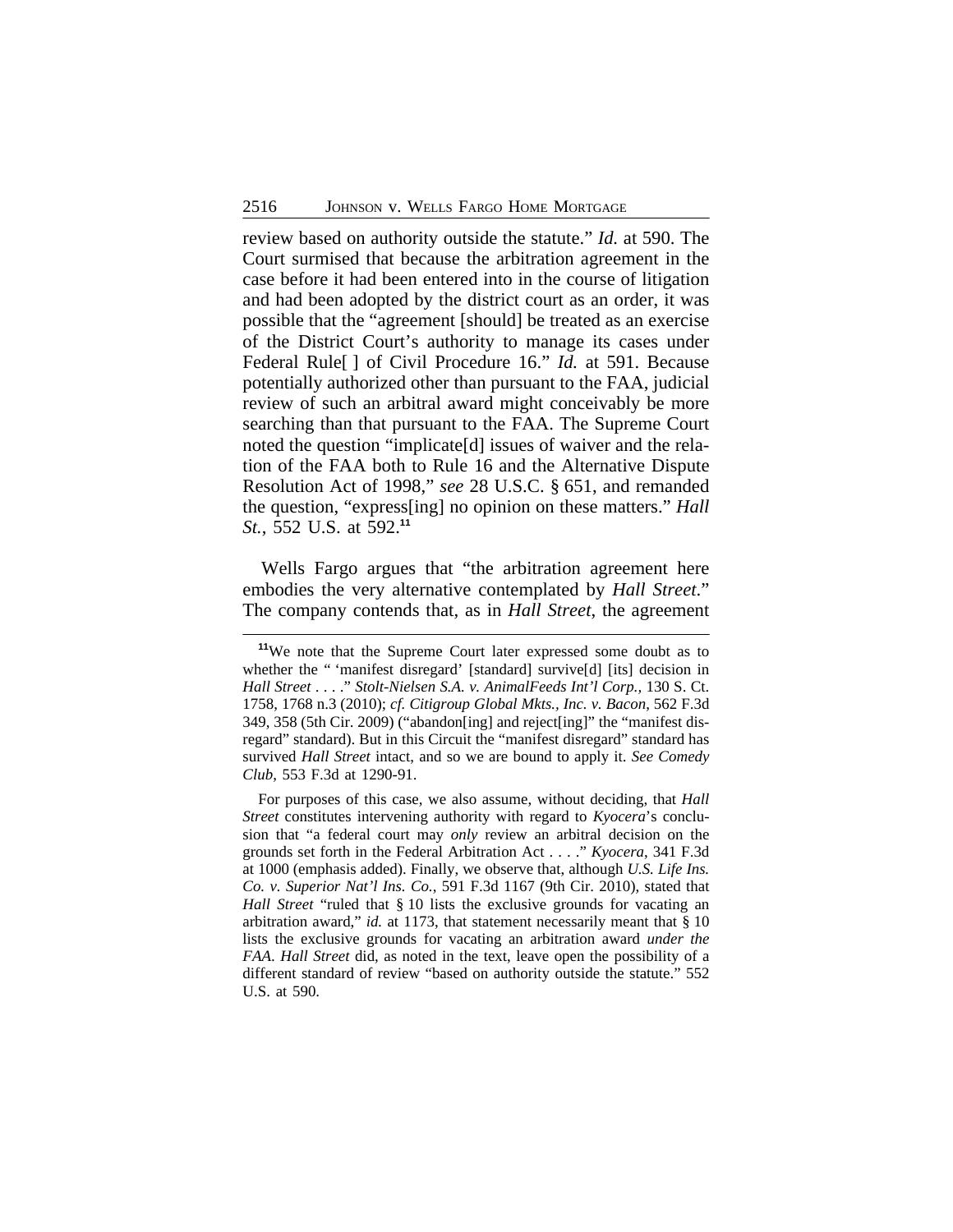to arbitrate was entered into in the course of litigation; it also contends that the District Court "explicitly approved the parties' agreement subject to full judicial review," and that the District Court was authorized to ensure "full judicial review" "by its independent case management powers under the federal and local rules, including Rules 16, 53 and Nevada Local Rule 16-5."

Whatever the merits of the Fed. R. Civ. P. 16 theory as to which *Hall Street* speculated, it does not apply to this case. Wells Fargo's argument, even if otherwise viable, is untenable in the face of the parties' stipulation and the District Court's statements.**<sup>12</sup>**

**[12]** The parties' stipulation to arbitrate expressly provides that "the FAA . . . shall apply to the arbitration proceedings." The stipulation then largely incorporates the language of the FAA in describing how the District Court, upon application by the parties, "must" enter an order confirming the arbitration award "unless this Court vacates, modifies or corrects the arbitration award, and enter a judgment in accordance with the provisions of the Federal Arbitration Act." *See* 9 U.S.C. § 9 (using similar language). Nothing in the agreement suggests that anything other than the ordinary FAA standard of judicial review should apply.

Wells Fargo points out that the stipulation provides that "the parties shall participate in a binding arbitration *with appeal rights*." (Emphasis added). But the phrase "appeal rights" says nothing about the standard of review. After all, parties have a right to judicial review, including appellate review, under the FAA, but that review is only for manifest

**<sup>12</sup>**We, like the Supreme Court, therefore express no opinion as to the viability of the case-management theory of judicial review of arbitration awards alluded to in *Hall Street*.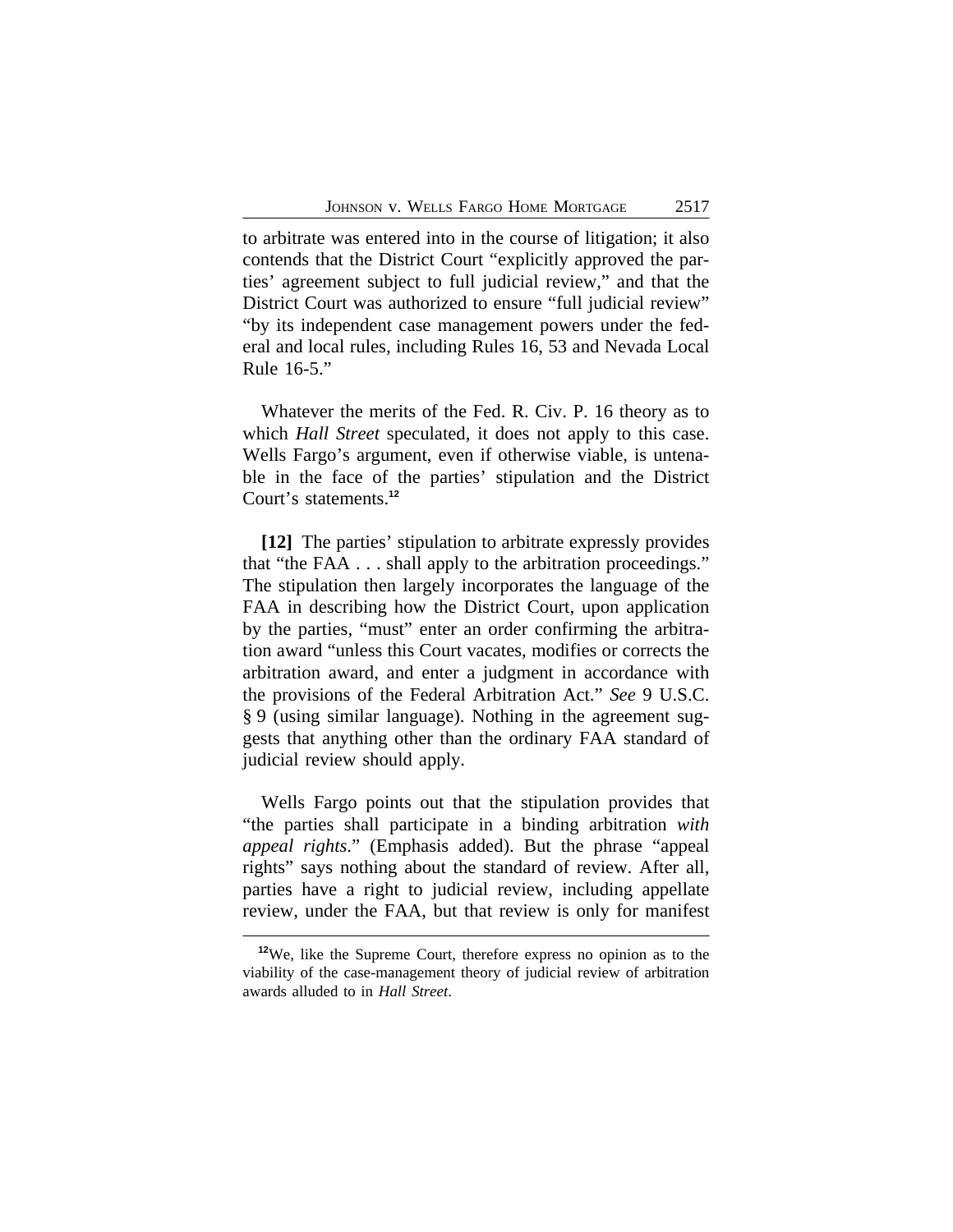disregard of the law by the arbitrator, or for one of the other highly deferential standards contained in the statute.**<sup>13</sup>**

Moreover, the District Court did not once cite, or by implication refer to, its case management authority under the Federal Rules in adopting the stipulation as an order, and never indicated any intent to vary the standard of review. As the alternative thesis suggested in *Hall* depends on the district court's invocation of its case management authority under Rule 16 to vary the review standard, the thesis has no application here.

Wells Fargo also suggests that the "arbitrator memorialized the parties' agreement [concerning the standard of judicial review] in his award," and that his recitation may have relevance here. The arbitrator did state in his written opinion that, under the parties' agreement to arbitrate, "the parties will retain the same appellate rights that they would be afforded under Federal law had they gone to a court or jury trial." This statement is the only record support for Wells Fargo's position that the standard of appellate judicial review of the arbitrator's award was meant to be the same as the review of a bench trial.

But the statement cannot carry any weight. The parties never manifested an intent for the arbitrator to decide the standard of judicial review nor does Wells Fargo argue they did (or that their doing so would have any relevance). The District Court similarly did not delegate to the arbitrator authority to decide the scope of judicial review. The arbitrator's views on

**<sup>13</sup>**One plausible explanation of the phrase "appeal rights" is that it was inserted to make clear that the bar on appeal in the Alternative Dispute Resolution Act, 28 U.S.C. §§ 651 *et seq.*, was not intended to apply to the confirmation of the arbitration award. *See* 28 U.S.C. § 657(a) (providing that when a district court confirms an arbitration award pursuant to the Alternative Dispute Resolution Act, "the judgment shall not be subject to review in any other court by appeal or otherwise").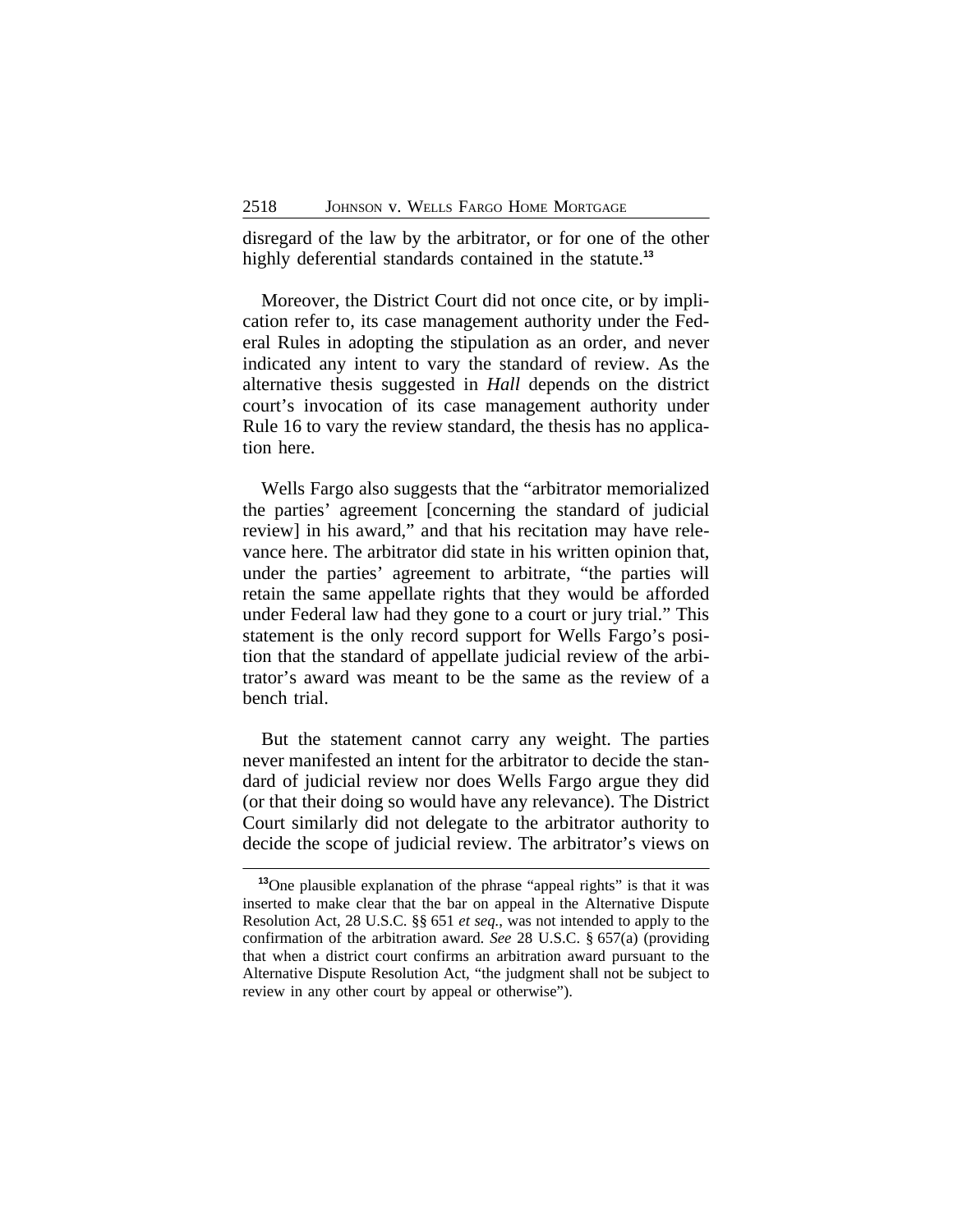the standard by which courts would review his decision are therefore irrelevant.

**[13]** In sum, there is just no persuasive evidence that the District Court or the parties intended the arbitrator's award to be subject to anything other than the standard of judicial review provided by the FAA. We therefore hold that the District Court should apply those standards on remand.

# **III. JOHNSON'S CROSS-APPEAL**

Johnson cross-appeals the District Court's grant of summary judgment to Wells Fargo on his claims under the Real Estate Settlement Procedures Act and the common law of negligence. For the reasons discussed below, we affirm.

# **A.**

Congress enacted the Real Estate Settlement Procedures Act in 1974 to protect consumers from abusive practices in mortgage closings*. See Schuetz v. Banc One Mortg. Corp.*, 292 F.3d 1004, 1008 (9th Cir. 2002). Wells Fargo's position, accepted by the District Court, is that Johnson did not take out loans 55 and 56 as a consumer and, therefore, RESPA does not apply. We agree.

**[14]** RESPA does not "apply to credit transactions involving extensions of credit . . . primarily for business, commercial, or agricultural purposes . . . ." 12 U.S.C. § 2606(a). To determine what it means for a loan to be "primarily for a business . . . purpose" requires an expedition through the Code of Federal Regulations.

**[15]** The journey begins with so-called Regulation X, 24 C.F.R. § 3500.5, which provides in part:

(a) RESPA and this part apply to all federally related mortgage loans, except for the exemptions provided in paragraph (b) of this section.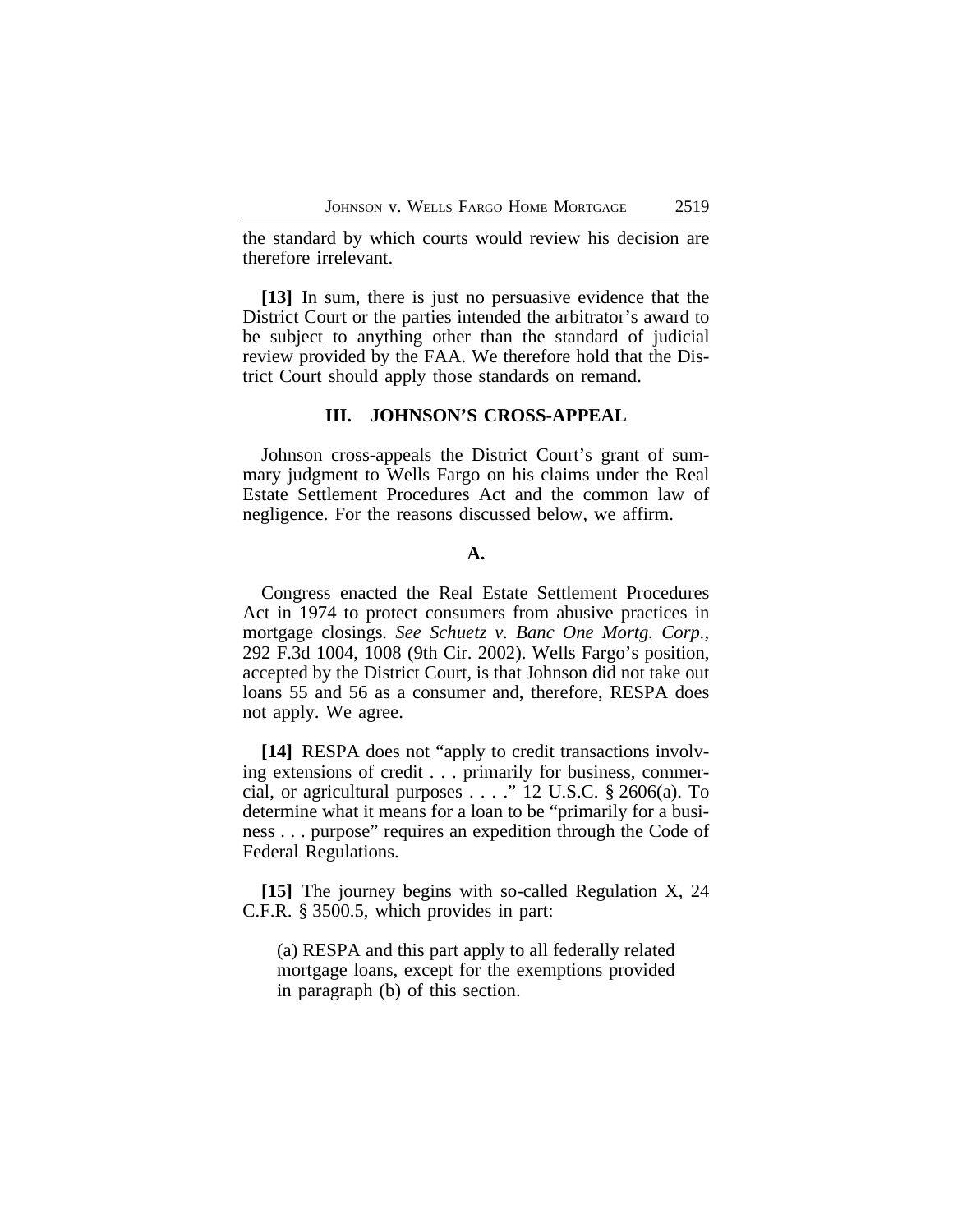(b) Exemptions

. . .

(2) Business purpose loans. An extension of credit primarily for a business, commercial, or agricultural purpose, as defined by Regulation Z, 12 C.F.R.  $226.3(a)(1)$ . Persons may rely on Regulation Z in determining whether the exemption applies.

The parties do not dispute that loans 55 and 56 are "federally related mortgage loans." *See* 12 U.S.C. § 2602(1) (defining "federally related mortgage loan"). Thus, following Regulation X's guidance, we look to Regulation Z to determine if loans 55 and 56 were "business purpose loans."

**[16]** Regulation Z, 12 C.F.R. §§ 226.1 *et seq.*, "is [a regulation] issued by the Board of Governors of the Federal Reserve System to implement the federal Truth in Lending Act." 12 C.F.R. § 226.1. The provision of Regulation Z explicitly referenced by Regulation X provides only that Regulation Z does not apply to "[a]n extension of credit primarily for a business, commercial or agricultural purpose." 12 C.F.R. § 226.3(a)(1). In other words, Regulation Z does not define "a business . . . purpose" loan; it just recites the same terms also contained in Regulation X*.*

The interpretations of § 226.3 in the Official Staff Commentary on Regulation Z are much more expansive. *See* 12 C.F.R. Pt. 226, Supp. I. We have been directed to treat these official staff interpretations of Regulation Z as controlling "[u]nless demonstrably irrational." *Ford Motor Credit Co. v. Milhollin*, 444 U.S. 555, 565 (1980); *see Chase Bank USA, N. A. v. McCoy*, No. 09-329, Slip Op. at 16 (U.S. Jan. 24, 2011).

**[17]** Doing so, we find the staff interpretations dispositive. One part of the Commentary is directly applicable to loans 55 and 56. That portion provides in pertinent part: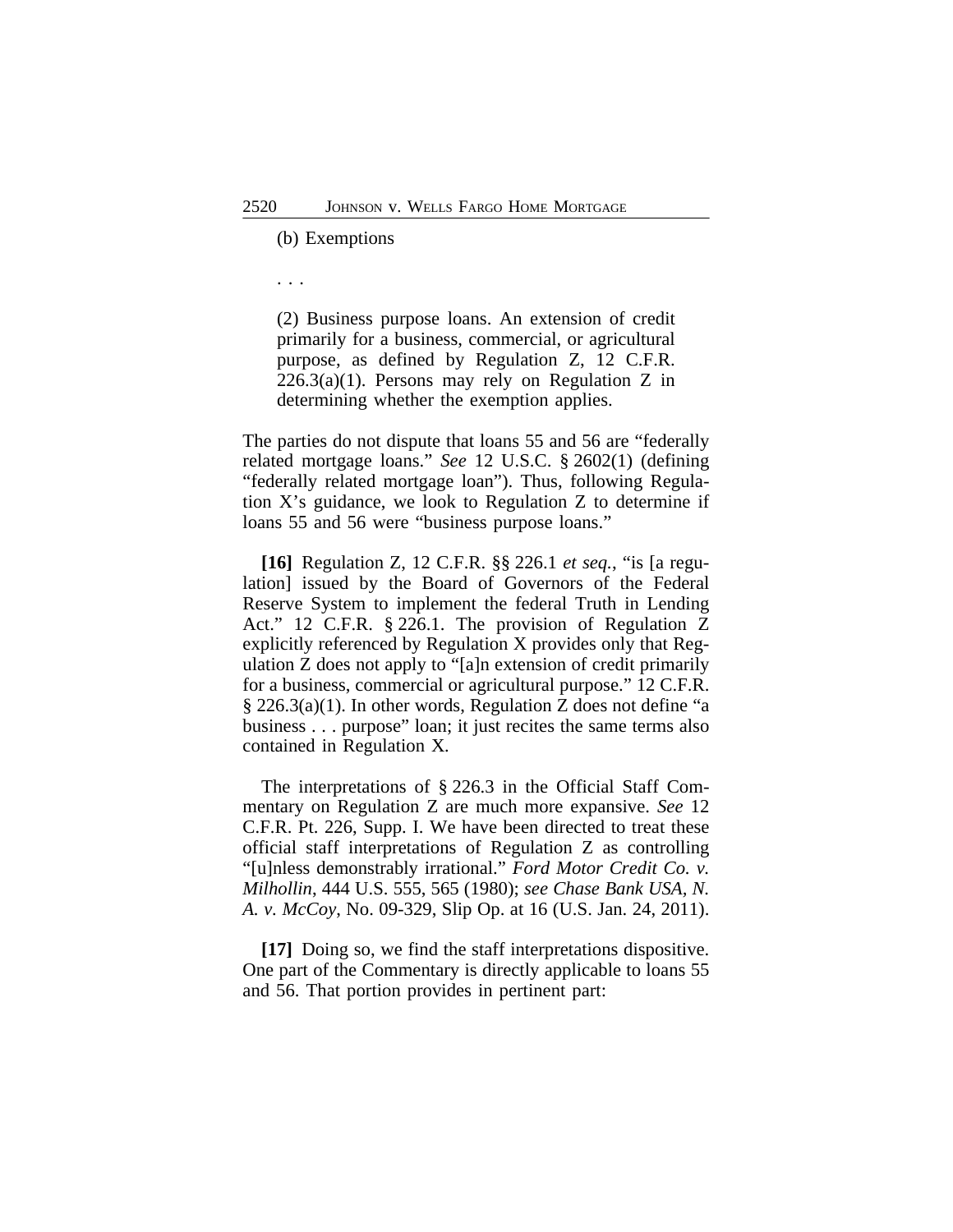4. Non-owner-occupied rental property. Credit extended to acquire, improve, or maintain rental property (regardless of the number of housing units) that is not owner-occupied is deemed to be for business purposes. . . .

12 C.F.R. Pt. 226, Supp. I, Cmt. 3(a)(4) (West 2011). Johnson does not dispute that the properties on Adriatic Avenue and on Fessenden Street were non-owner-occupied rental properties. Loans 55 and 56, the mortgages on those properties, thus fall within Regulation Z's definition of a business-purpose loan, and, so, RESPA does not apply to them.

There is certainly nothing "demonstrably irrational" in regarding a loan to acquire, improve, or maintain non-owner occupied rental property as a loan for a business purpose. That conclusion should be—indeed, is—the end of the matter. But Johnson makes a number of contentions to the contrary, which we address in turn and, in turn, reject.

# **1.**

First, Johnson argues that the Court, in interpreting Regulation X, should not look to the Official Staff Commentary on Regulation Z because (1) the latter is not part of Regulation Z, and (2) the Federal Reserve Board, in issuing the official staff interpretations, did not intend to interpret RESPA, but, instead, intended only to interpret the Truth in Lending Act. Neither of these contentions has merit.

In directing those seeking a definition of the term "primarily for a business . . . purpose" in Regulation X to Regulation Z, Regulation X necessarily includes a direction to the staff interpretations of Regulation Z. Regulation Z itself does not expand at all on Regulation X's use of the phrase "primarily for a business . . . purpose," but the staff interpretations do. So if Regulation X did not incorporate the staff interpretations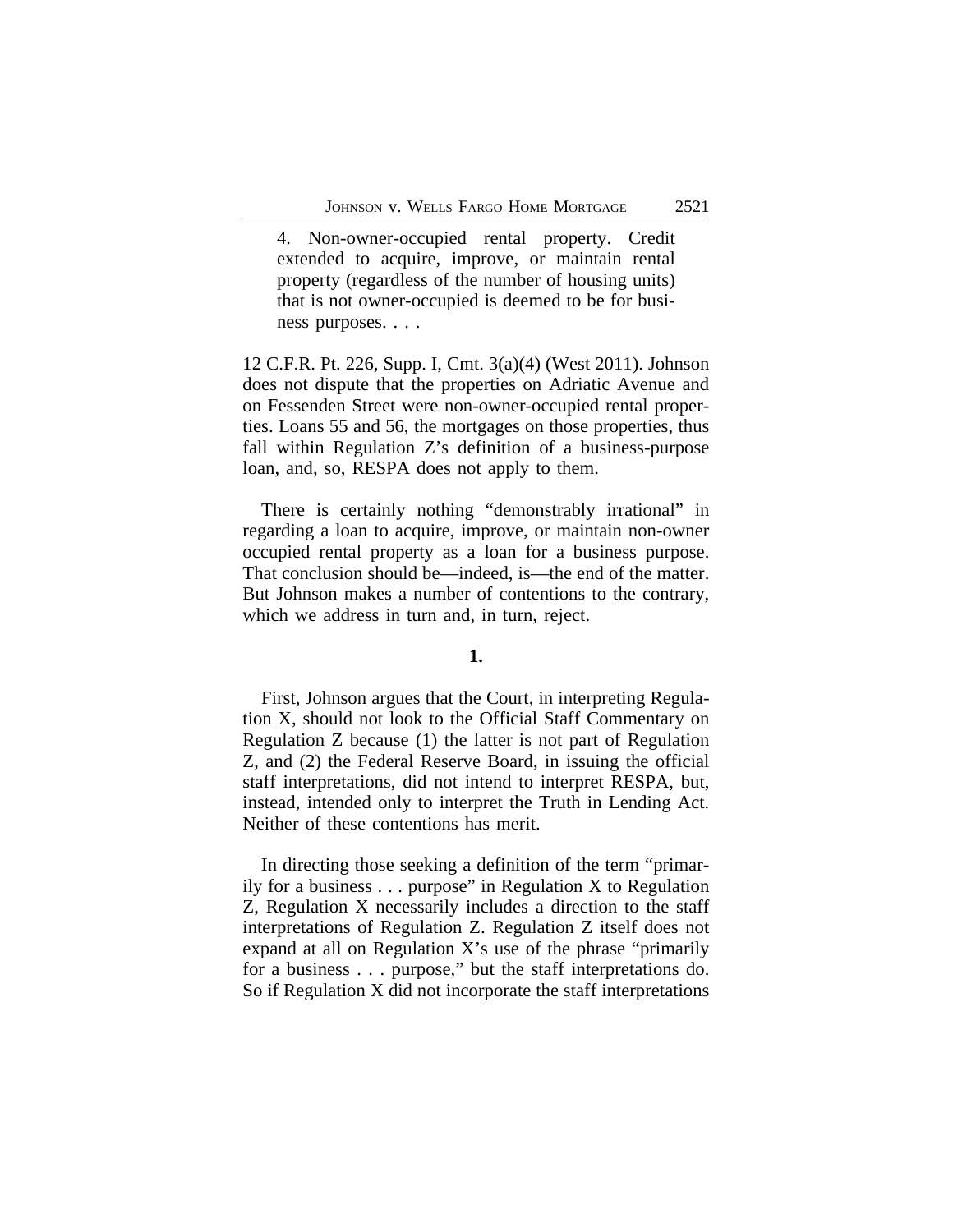of Regulation Z, its reference to Regulation Z would, as a practical matter, accomplish exactly nothing.

Further, Congress explicitly required that agency regulations ensure that RESPA's exemption for "credit transactions involving extensions of credit primarily for business . . . purposes" "be the same as the exemption . . . under [the Truth in Lending Act]." 12 U.S.C. § 2606(b). Because Regulation Z implements the Truth in Lending Act*, see* 12 C.F.R. § 226.1, and Congress has mandated that the business-purpose exemption under RESPA be the "same as" as that under the Truth in Lending Act, it does not matter whether the Federal Reserve Board "intended" to interpret RESPA in issuing Regulation Z. What matters is Congress's expressed intent in enacting RESPA, and RESPA's regulation implementing that intent.

**2.**

Next, Johnson seizes upon a variation within the statutory and regulatory language and attempts to wrench meaning out of it. While the identified variation in language may be meaningful in some circumstances, it has no significance for our purposes.

Johnson begins by observing that Regulation X first identifies RESPA as applying "to all federally related mortgage loans, except for the exemptions provided in paragraph (b) of this section." 24 C.F.R. § 3500.5(a). Paragraph (b) of that section then lays out a number of scenarios to which RESPA does not apply, including the exception for "[*a*]*n extension of credit* primarily for a business, commercial, or agricultural purpose . . . ." 24 C.F.R. § 3500.5(b)(2) (emphasis added)*.* The business-purposes exception provision in Regulation Z uses the same language as that in Regulation X. *See* 12 C.F.R. § 226.3 (providing that Regulation Z does not apply to "[*a*]*n extension of credit* primarily for a business, commercial or agricultural purpose") (emphasis added). RESPA itself, how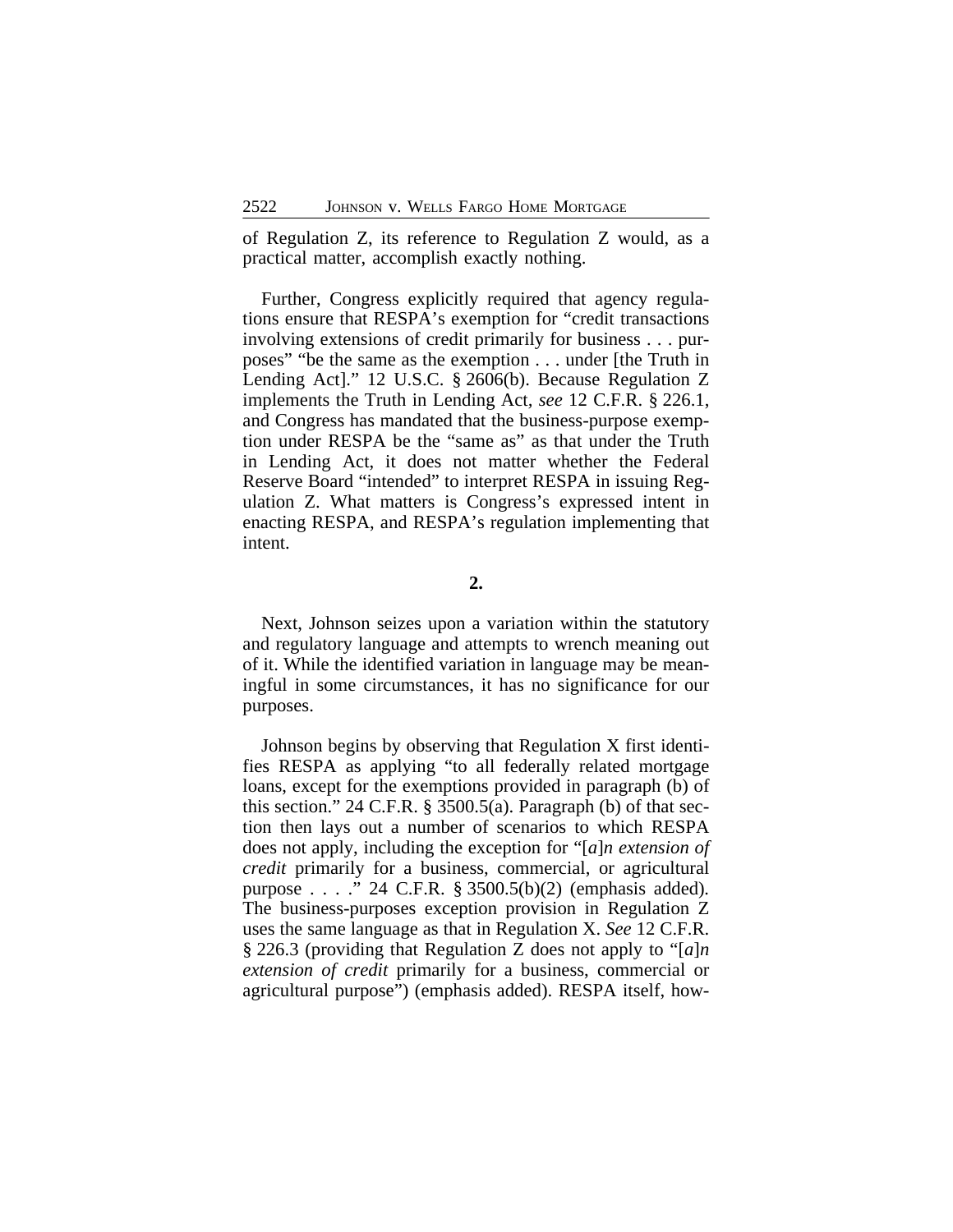ever, uses the same language but adds the summary term "credit transactions": It provides that the statute does not apply to "*credit transactions involving extensions of credit* . . . primarily for business, commercial or agricultural purposes." 12 U.S.C. § 2606(a) (emphasis added). The term "credit transaction" does not appear anywhere in RESPA other than the provision of the statute setting out the business purpose exemption. The term "federally related mortgage loan," by contrast, appears throughout RESPA.**<sup>14</sup>**

But after pointing to these differences in language, Johnson's argument sputters out. True, courts ordinarily apply a presumption that variations in statutory language are meaningful. *See, e.g.*, *Corley v. United States*, 129 S. Ct. 1558, 1567 (2009). But here, although the statutory exemption (i.e., "credit transactions involving extensions of credit") may be broader than the general statutory coverage (i.e., "federally related mortgage loans"), it cannot possibly be narrower: All federally related mortgage loans are surely credit transactions involving the extension of credit.**<sup>15</sup>** And the descriptions of the business-purpose exemption in Regulations X and Z, both of which use the term "extension of credit," map onto the statutory exemption for "credit transactions involving extensions of credit": An "extension of credit" is assuredly a "credit transaction involving an extension of credit." The upshot is that the exemptions in RESPA and the two pertinent regulations are co-extensive (if not co-terminous), and all three apply to Johnson's loans.

**<sup>14</sup>**Indeed, almost all of RESPA's substantive provisions state that they apply to federally related mortgage loans (and, by implication, nothing else). *See, e.g.*, 12 U.S.C. §§ 2603(a), 2604(a), 2605(a); 2605(a), 2605(b)(1), 2605(c)(1), 2605(d), 2607(a), 2607(b), 2608(a); *see also* 12 U.S.C. § 2602(1) (defining "federally related mortgage loan").

**<sup>15</sup>**That the variation between RESPA's general use of "federally related mortgage loan" and § 2606(a)'s use of the phrase "credit transactions" is not of any significance in this case does not mean, of course, that the variation is not of some significance in some other circumstance.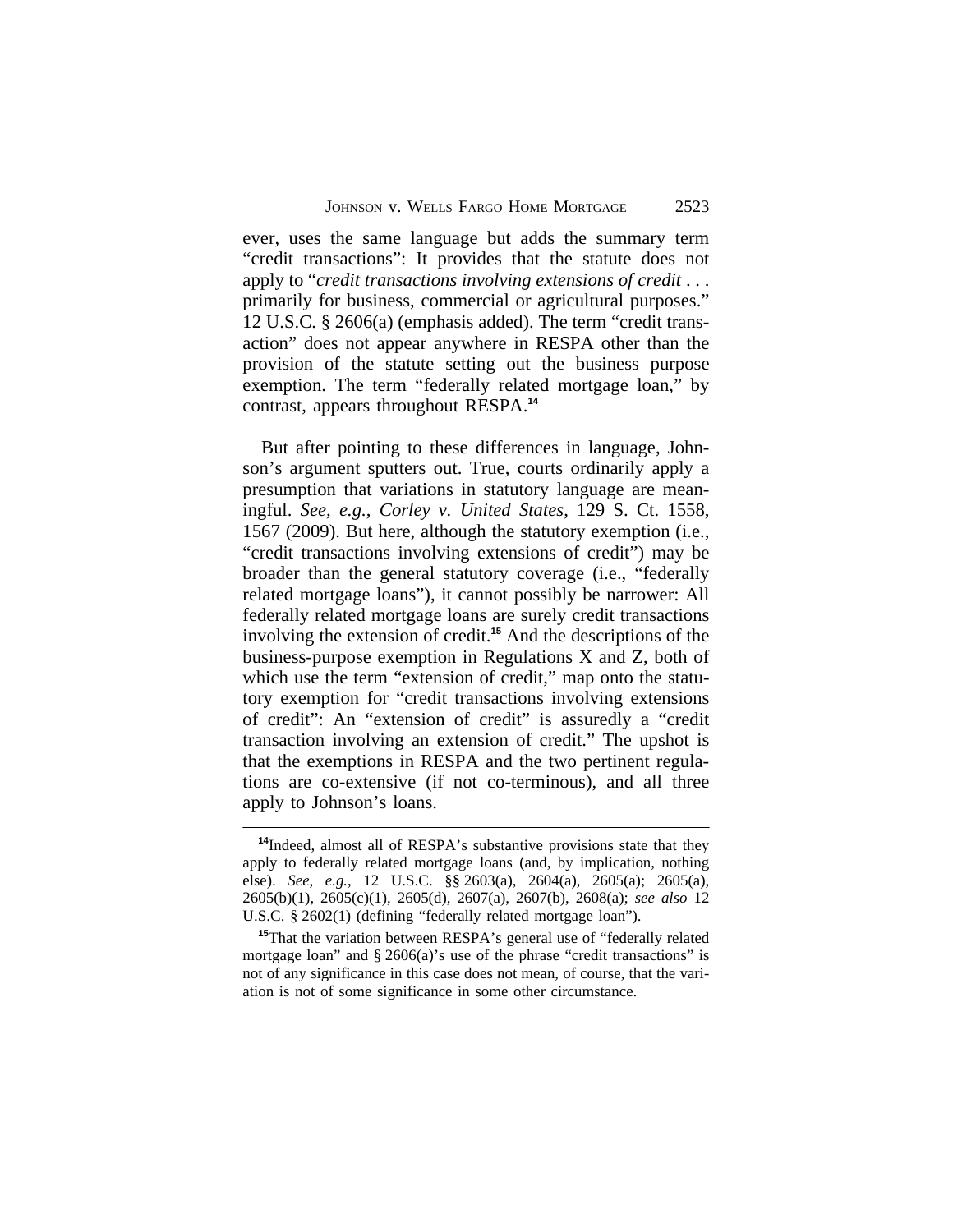#### **3.**

Next, and most vigorously, Johnson argues that use of the comments on Regulation Z to interpret Regulation X "automatically amend[s] Section 2602 [of RESPA] by redefining 'federally related mortgage loans.' " The section of RESPA to which Johnson alludes provides that "federally related mortgage loan" refers to mortgages meeting certain requirements and secured by property "designed principally for the occupancy of from one to four families." 12 U.S.C. § 2602. Comment 3(a)(5) of the official staff interpretations of Regulation Z provides, in pertinent part:

5. Owner-occupied rental property. If credit is extended to acquire, improve, or maintain rental property that is or will be owner-occupied within the coming year, different rules apply:

i. Credit extended to acquire the rental property is deemed to be for business purposes if it contains more than 2 housing units.

ii. Credit extended to improve or maintain the rental property is deemed to be for business purposes if it contains more than 4 housing units. . . .

12 C.F.R. Pt. 226, Supp. I, Cmt. 3(a)(5) (West 2011). Johnson argues that applying Comment  $3(a)(5)$  to interpret the business-purpose loan exception of RESPA would conflict with other provisions of RESPA.

Once again, the argument does not advance Johnson's cause. Comment  $3(a)(5)$  is inapplicable to loans 55 and 56. The Fessenden Street and Adriatic Avenue properties were not owner-occupied. It is Comment 3(a)(4), not Comment 3(a)(5), that demonstrates that the loans for those properties are for a business purpose.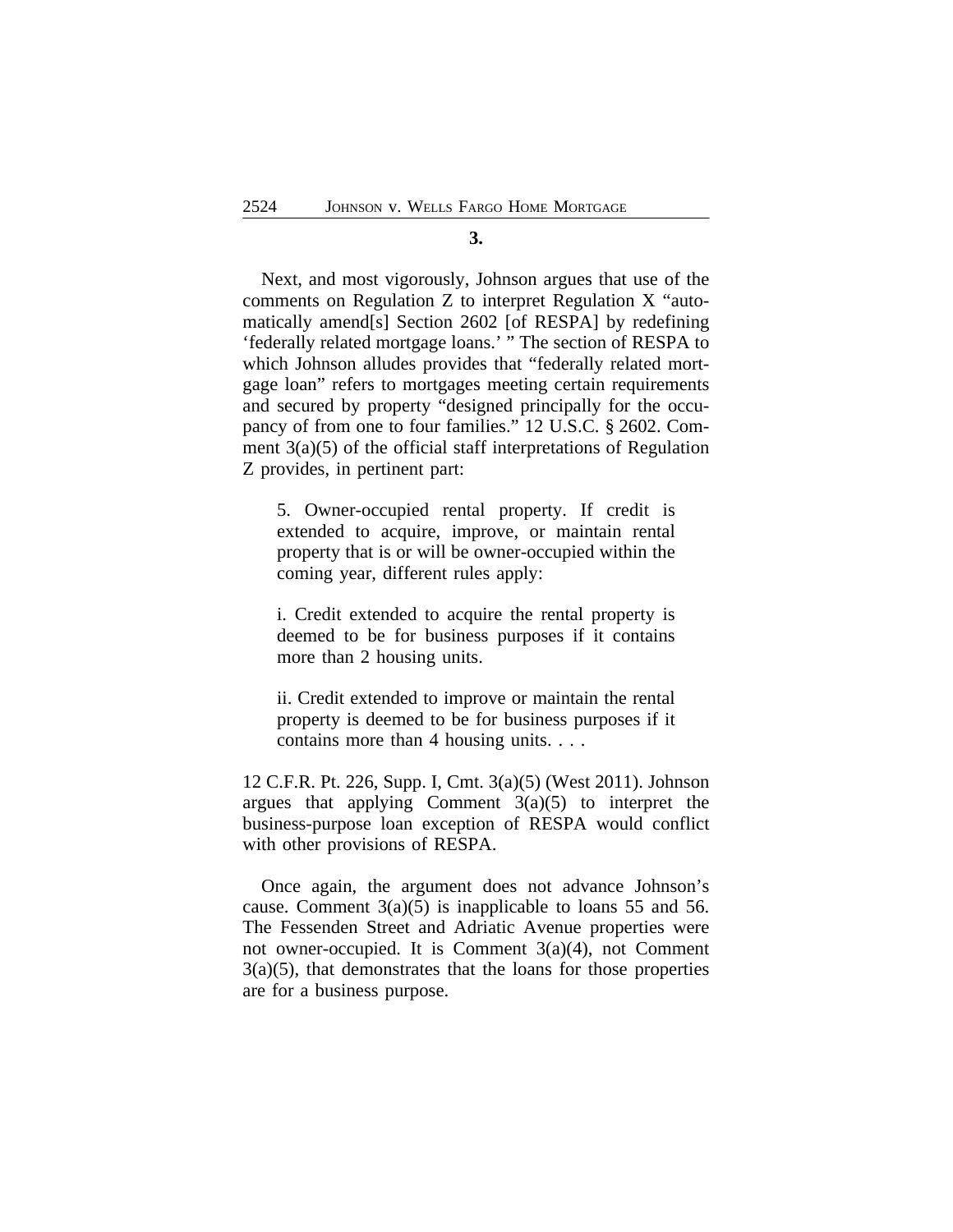**4.**

Finally, Johnson argues that Wells Fargo was required to comply with RESPA as a matter of contract. The deeds of trust for loans 55 and 56 both provide that lenders and servicers will abide by many of the requirements of RESPA. Both deeds of trust also state that " 'RESPA' refers to all requirements and restrictions that are imposed in regard to a 'federally related mortgage loan' even if the Loan does not qualify as a 'federally related mortgage loan.' "

Johnson did not plead a claim for breach of contract. After the District Court had ruled on Wells Fargo's second motion for summary judgment and set the case for trial, Johnson moved for leave to amend his complaint to add a claim for breach of contract. The District Court denied the motion as untimely. Johnson does not challenge on appeal the order denying the motion. Johnson's breach of contract claim is therefore not properly raised on this appeal.

# **B.**

Johnson also cross-appeals the District Court's grant of summary judgment to Wells Fargo on his common-law negligence claim. The District Court held that Oregon tort law's economic loss doctrine bars Johnson's negligence claim, in part, and that FCRA preempts the remainder. We agree with the former conclusion and reverse the District Court's holding as to the latter.

**[18]** With regard to the negligence claim, Johnson's complaint alleges only that Wells Fargo "negligently, carelessly, and without reasonable care failed to comply with" RESPA § 2605 and FCRA § 1681s-2. These allegations appear to be invoking one of the exceptions to the Oregon economic loss doctrine. Under that doctrine, Oregon negligence law does not allow recovery of purely economic losses except when there is an injury to person or property or where there is a special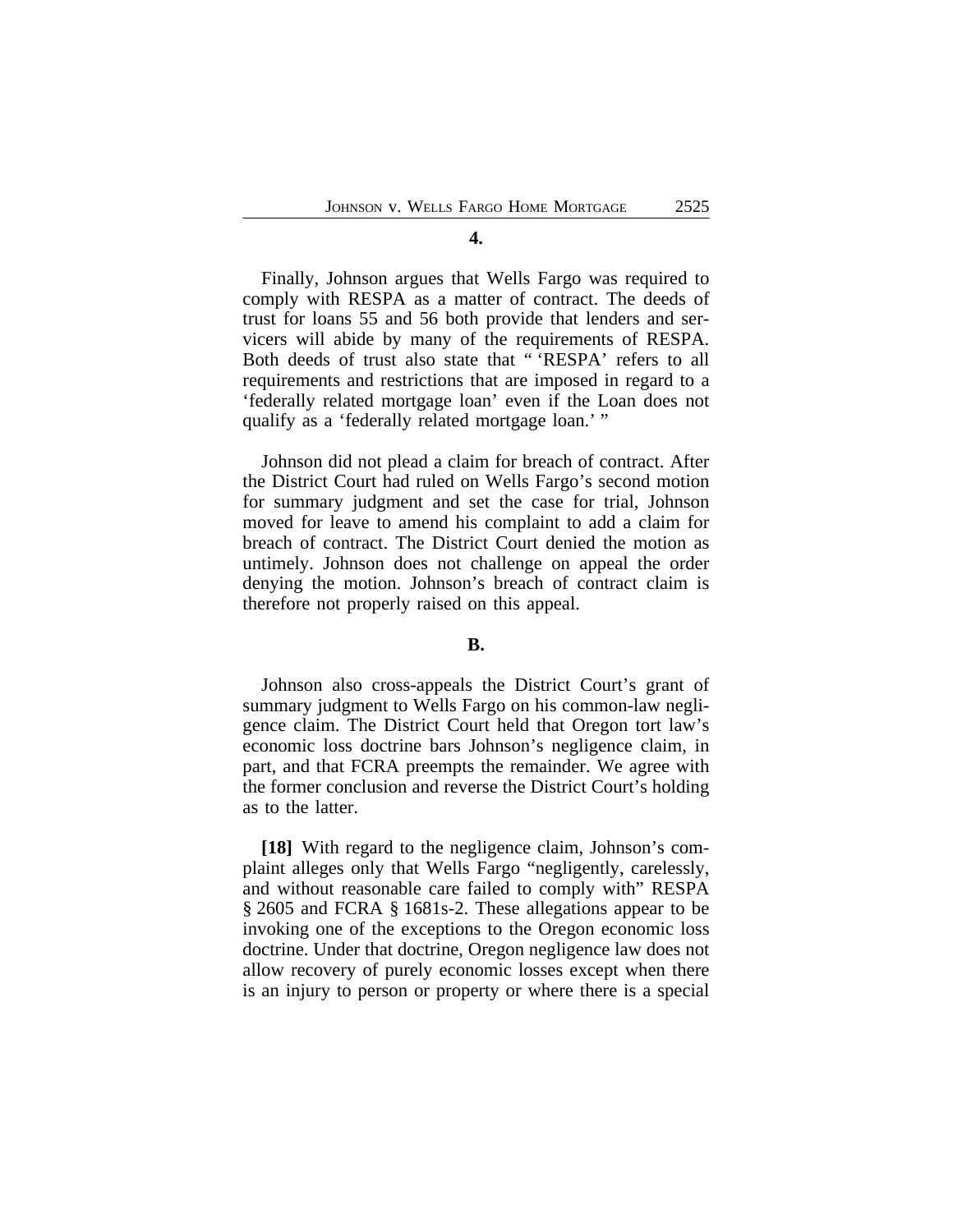duty to the plaintiff,. *See Lowe v. Phillip Morris USA, Inc.*, 183 P.3d 181, 186 (Or. 2008).**<sup>16</sup>** Johnson relies on the sections of RESPA and FCRA cited as creating the requisite duty for purposes of Oregon law.

**[19]** We have looked for Oregon cases premising the statutory duty exception to the economic loss doctrine on a federal, as opposed to a state, statute, and have found none, leaving us skeptical that Oregon law would cross jurisdictions for these purposes. Even if it would, the District Court was certainly correct that the reliance on a duty derived from RESPA cannot suffice. RESPA, as we have explained, created no duty to

A federal court applying state substantive law is bound to follow the choice-of-law rules of the forum state. *See Klaxon Co. v. Stentor Elec. Mfg. Co.*, 313 U.S. 487, 496-97 (1941); *Day & Zimmerman, Inc. v. Challoner*, 423 U.S. 3, 4 (1975). Under Nevada law, Oregon law should determine whether the contractual choice-of-law provisions adopt Oregon law for purposes of a negligence suit. *Engel v. Ernst*, 724 P.2d 215, 216-17 (Nev. 1986); *Weil v. Morgan Stanley DW Inc*., 877 A.2d 1024, 1032 & 1032 n.15 (Del. Ch. 2005), *aff'd* 894 A.2d 207 (Del. 2005). But we are aware of no Oregon case or statutory provision indicating whether Oregon courts would read the contractual choice-of-law provisions as incorporating a related tort claim. *See* Or. Rev. Stat. § 81.102 (stating that Oregon's statutory choice-of-law provisions do not apply to any contract to which a financial institution is a party).

Still even if the contractual provisions do not adopt Oregon tort law, Oregon law would apply. Nevada courts follow "the Second Restatement's most significant relationship test [to decide] choice-of-law issues in tort actions unless another, more specific section of the Second Restatement applies to the particular tort." *Gen. Motors Corp. v. Eighth Judicial Dist. Court*, 134 P.3d 111, 116 (Nev. 2006). Under that open-ended test, we would conclude that Oregon has the most significant relationship to the occurrence and the parties. *See* RESTATEMENT (SECOND): CONFLICT OF LAWS §§ 6, 145 (1971).

**<sup>16</sup>**The parties presume that Oregon law applies, because the choice-oflaw clauses in the security instruments for both loans 55 and 56 provide that the "Security Instrument[s] shall be governed by federal law and the law of the jurisdiction in which the Property is located." We agree that Oregon law applies.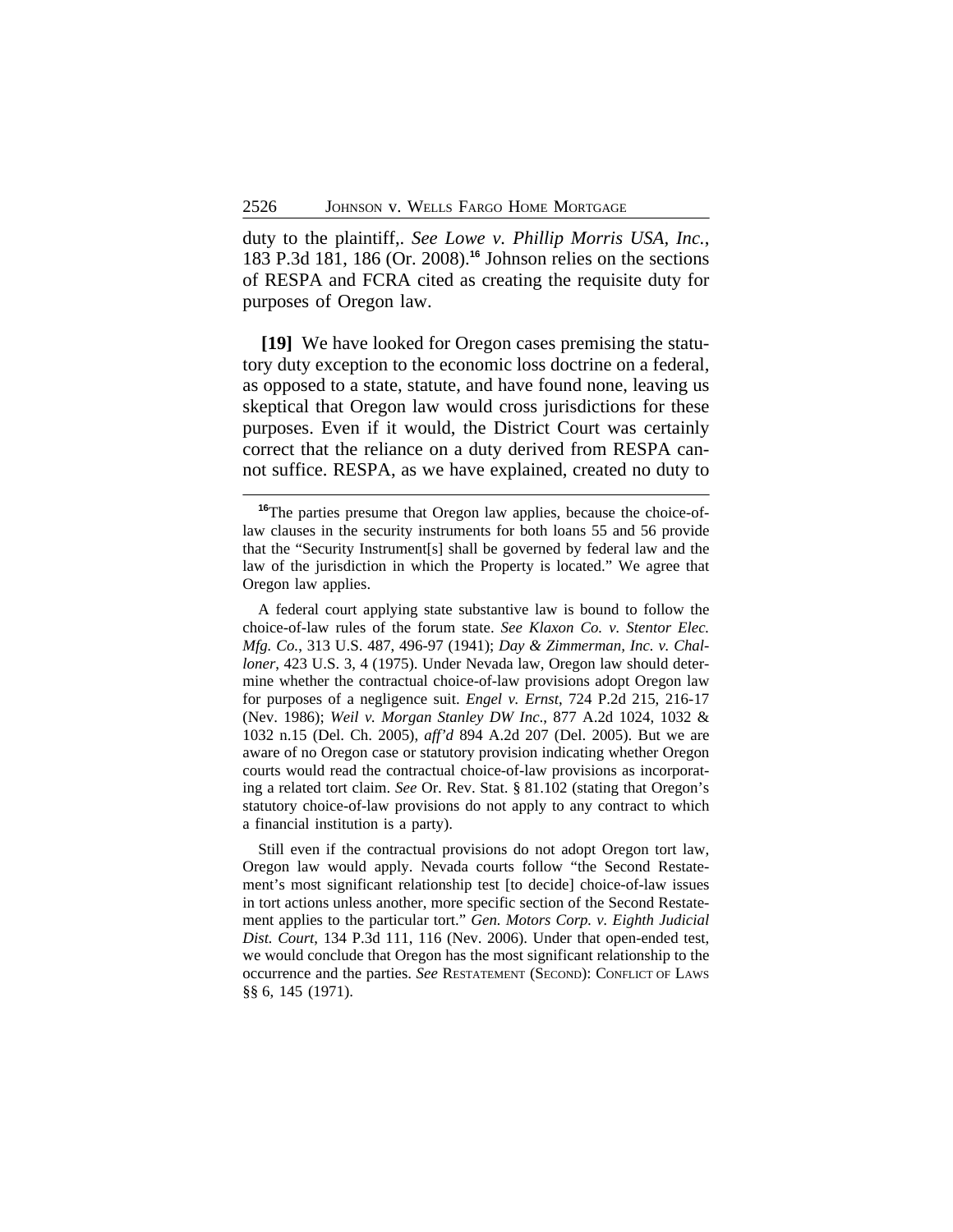Johnson with regard to loans 55 and 56 because they were commercial loans.

**[20]** As to the hypothesis that FCRA could supply the missing duty, the parties agree that the District Court rejected this possibility on the basis of a misreading of the complaint: The District Court thought Johnson's negligence claim was premised on violations of the provisions of FCRA codified at 15 U.S.C. §§ 1681g & 1681h, and held that the claim was therefore preempted under 15 U.S.C. § 1681h(e), the narrower of the two arguably applicable FCRA preemption provisions.**<sup>17</sup>** In fact, Johnson made no such § 1681g or § 1681h allegations, relying instead on provisions with similar numbering in FDCPA, a different statute. We therefore cannot affirm the District Court's holding regarding FCRA preemption.

**[21]** We do have authority to affirm district courts on grounds raised below but not reached, *see United States v. Johnson Controls, Inc.*, 457 F.3d 1009, 1022 (9th Cir. 2006), but we decline to do so here. The two FCRA preemption provisions are opaque, and as noted, in some tension with each other. *See* note 17, *supra*. The parties appear to us quite possibly to misread the preemption provision they do discuss: Both assume that 15 U.S.C. § 1681h(e) preempts "defamation, invasion of privacy, or negligence" causes of action based on disclosure of information in violation of FCRA §§ 1681g, 1681h, and 1681m, all of which require disclosure of certain information in specified circumstances. But the section actually preempts actions "based on information *disclosed pursuant to*" those sections, 15 U.S.C. § 1681h(e) (emphasis added), saying nothing about any alleged violation of them.

**<sup>17</sup>**The other, considerably broader FCRA preemption provision, 15 U.S.C. § 1681t, is, oddly, not mentioned by either party or by the District Court. *See Gorman v. Wolpoff & Abramson, LLP*, 584 F.3d 1147, 1165-67 (9th Cir. 2009) (discussing the apparent tension between § 1681h(e) and § 1681t, and laying out, without choosing among, possible bases for reconciling the two provisions).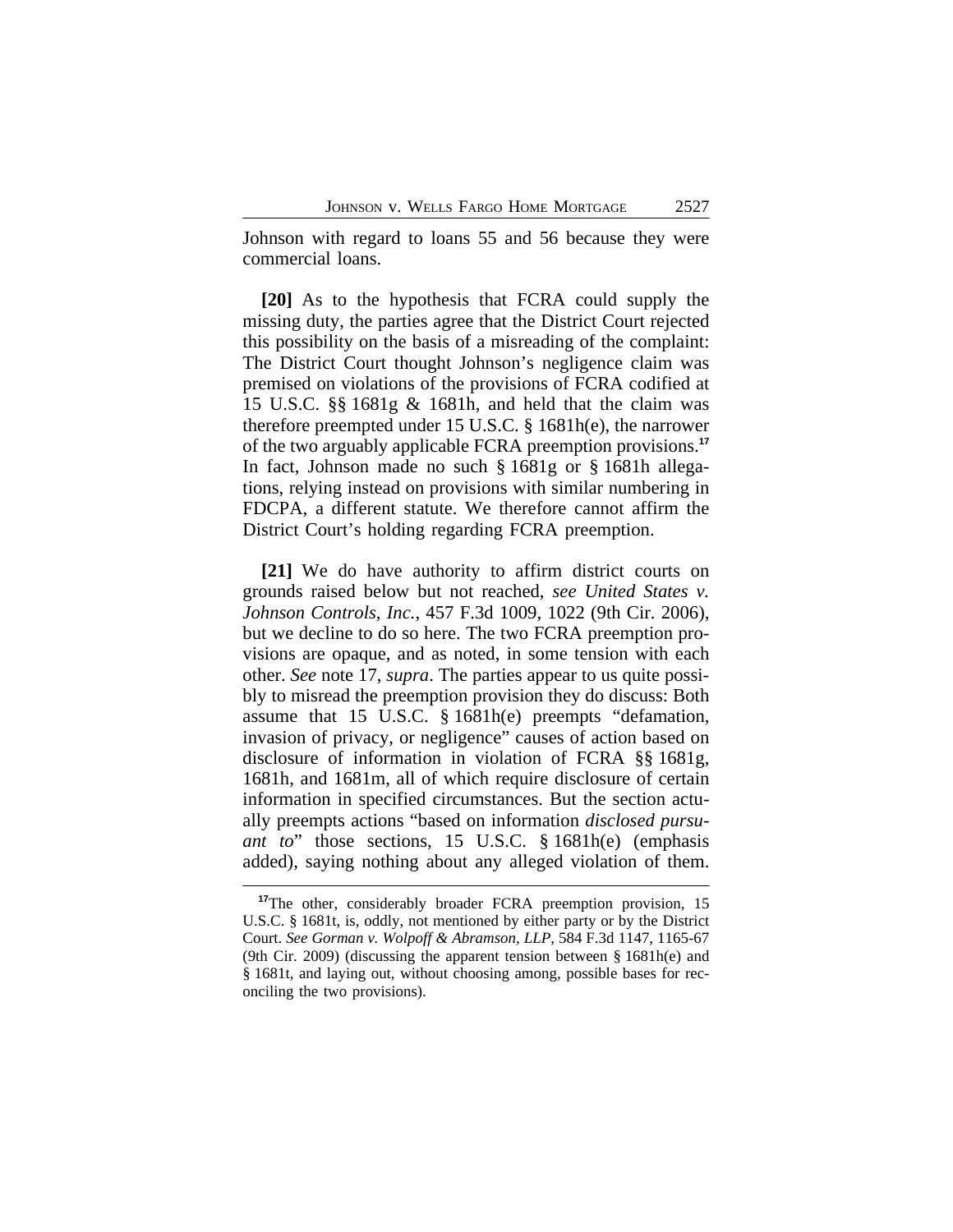That could mean that there is preemption whether there is a violation of those sections or not, so long as the factual basis of the claim is information disclosed pursuant to the cited language.**<sup>18</sup>** To decide the preemption claim, we would first have to decide whether that is what § 1681h(e) means, and if so, whether the factual basis for Johnson's negligence claim came from disclosures pursuant to specified sections. As the parties have briefed neither question, we are hard pressed to proceed with Wells Fargo's FCRA preemption challenge beyond concluding that the District Court's basis for rejecting it was in error.

Although Wells Fargo puts forward other bases for affirming the dismissal of the negligence claim, those bases substantially overlap with the issues before the arbitrator and so cannot sensibly be addressed unless and until the arbitration award is final.**<sup>19</sup>**

# **C.**

**[22]** Finally we turn to the sanction order. The District Court awarded Wells Fargo a jury instruction after it found that "the evidence . . . tends to show [Johnson] . . . willfully reformat[ted] his hard drives," thereby destroying documents that Wells Fargo was seeking in discovery. The instruction would ask the jury to determine if documents had been destroyed by Johnson and, if the jury so found, the instruction would "creat[e] a presumption in favor of [Wells Fargo] that the spoliated evidence was unfavorable to [Johnson]. . . ."

"We review the district court's imposition of spoliation

**<sup>18</sup>**We are not deciding the meaning of § 1681h(e), but only pointing out that its language is susceptible to such an interpretation.

**<sup>19</sup>**We note that because Wells Fargo has, as far as we are aware, never contended that Johnson's negligence claim is preempted under FCRA's second, broader preemption provision, § 1681t, we would not reach that question on this appeal in any event.